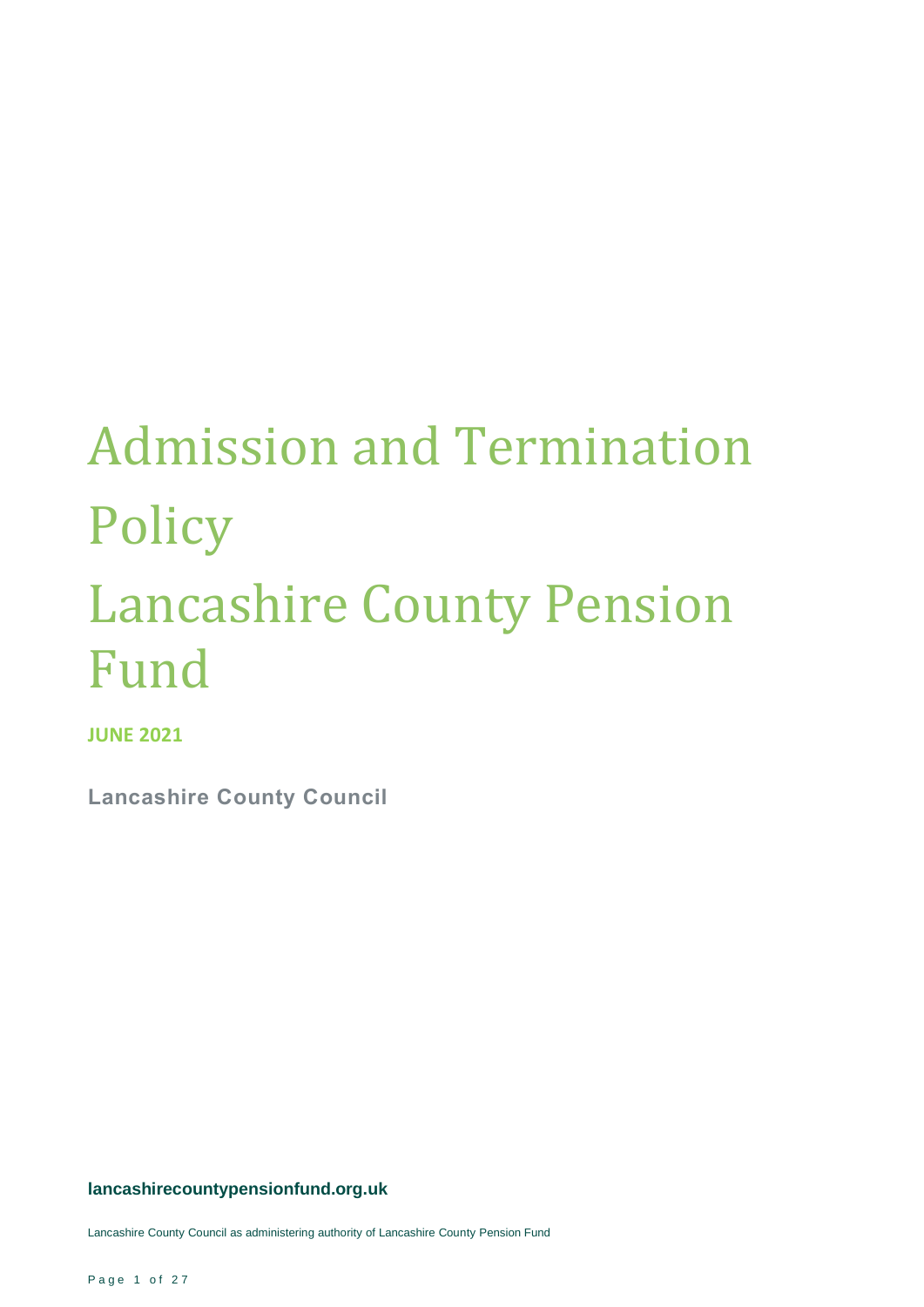# **A - INT RODU CT ION**

This document details the Lancashire County Pension Fund's (LCPF) policy on admissions into the Fund, the methodology for assessment of a termination payment on the cessation of an employer's participation in the LCPF, and considerations for current admission bodies. It supplements the general policy of the Fund as set out in the Funding Strategy Statement (FSS), and is to be considered part of that document.

# POL ICY OBJECTIVES

#### *RISK MITIGATION*

The Fund, in managing the admissions and exit process, aims to mitigate risk as far as possible, within its risk management framework. The admissions and exit process reflects this framework.

#### *EFFICIENT PROCESSES*

The Fund, in managing the admissions and exit process, aims to operate procedures which minimise both cost and time taken to complete the necessary formal processes.

### COSTS OF MANAGING ADMISSIONS AND TERMINATIONS

The Fund will pass on relevant actuarial costs to both new and terminating employers but at the same time operate a model that seeks to minimise these costs. The Fund will also recover its own costs from employers and apply a charging framework that encourages early engagement between involved parties and reflects the additional costs involved when admission requests are not made in good time.

It is essential that the Fund be given adequate notice of employers' plans around contracting-out exercises and other structural or organisational changes which will result in a new application for admitted body status; to this end the Fund's charging framework reflects the extra costs associated with 'late' admissions.

#### *LCPF 'DEFAULT' POSITION*

This policy has been subject to consultation with employers in 2020 and 2021.Where the term 'default position' is used within this policy it is assumed that any existing or aspirant employer has made itself aware of, and accepts, existing policy and practice, unless specifically stating otherwise. In practical terms this means where there is a requirement (on the Fund) to consult with employers around aspects of the admissions/entry process, the Fund will assume employers accept its default position unless the employer expressly states otherwise. Should an employer wish to deviate from the Fund's default position then the Fund's charging framework will reflect the additional cost of doing so.

The Fund has discretion over many employers it chooses to admit, and whilst it wishes to see members who transfer to another employer, as a result of an arrangement to carry out work on behalf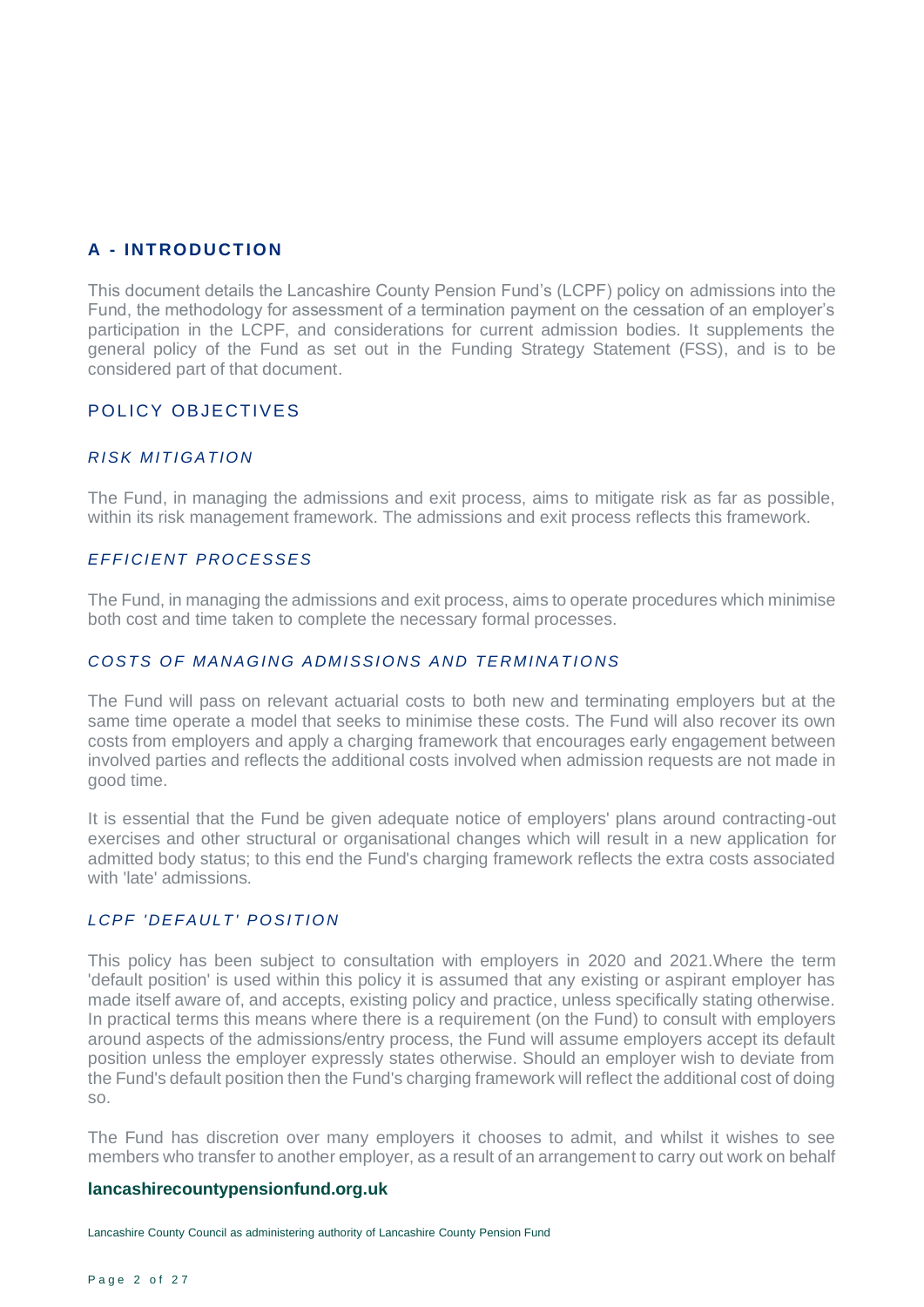of a scheme employer by means of a contract or other arrangement, retain the benefits of ongoing LGPS membership, it may not accept applications from employers which have not previously adhered to the Fund's Pensions Administration Strategy Statement.

*Please see the glossary for an explanation of the terms used throughout this document*.

#### **lancashirecountypensionfund.org.uk**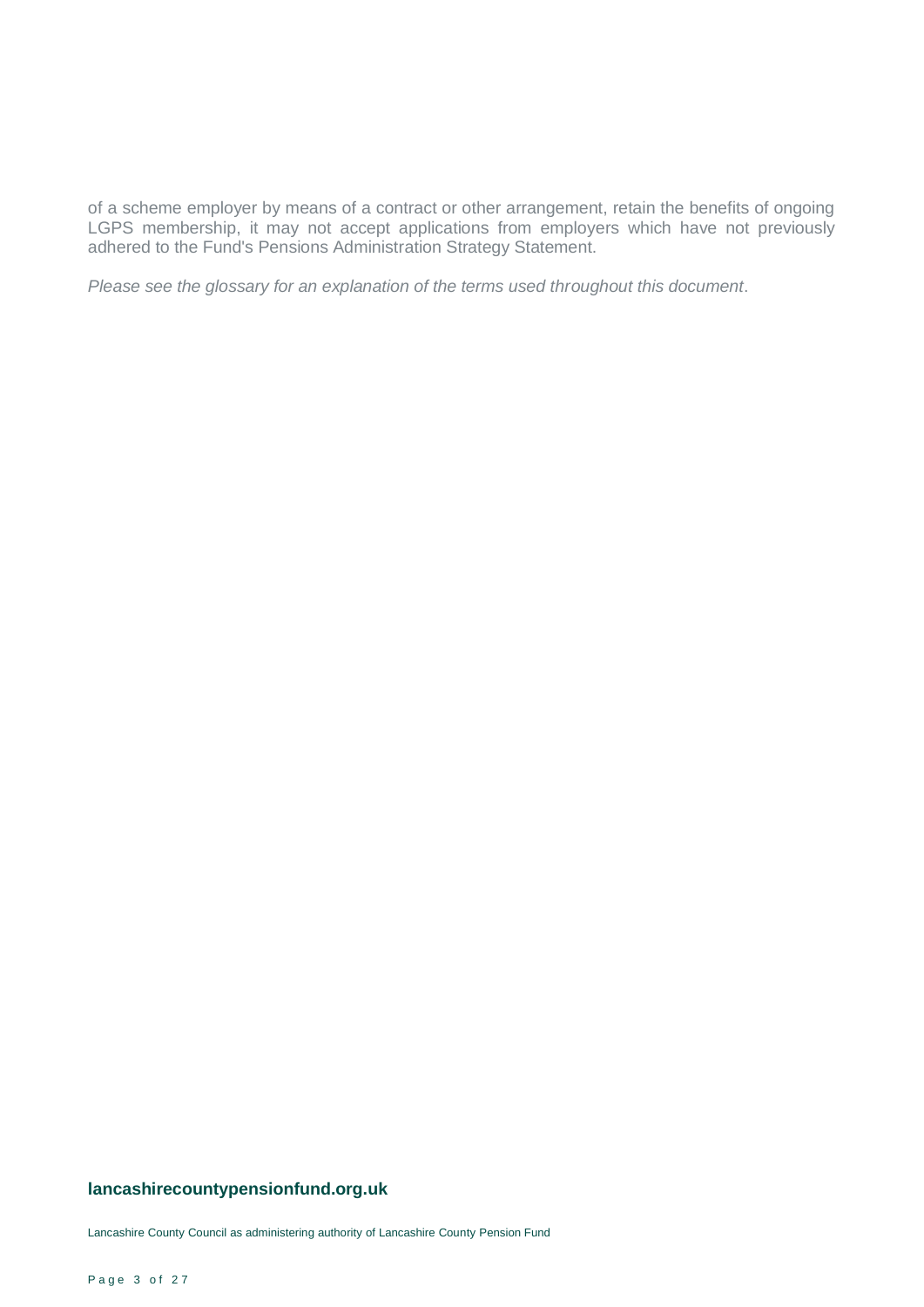# **B - ENTRY TO THE FUND**

# BACKGROUND

Admission bodies are a specific type of employer under the Regulations that govern the Local Government Pension Scheme (LGPS) (the "Regulations"). Unlike other employers, such as county councils, district councils, academies and further and higher education corporations, who are named within the Regulations as bodies having an automatic right to participation in the LGPS, admission bodies do not automatically qualify for admission and must instead satisfy certain criteria as set out in the Regulations. They also need a written admission agreement to be admitted and participate in the LGPS.

The Council as Administering Authority may make an admission agreement with any admission body that satisfies the criteria under the Regulations. An admission agreement will enable all (or any specified class) of the admission body's employees to be members of the LGPS and participate in the LGPS.

Any application for admitted body status MUST be submitted to the Council, as Administering Authority, in good time to enable actuarial information to be obtained and the legalities associated with admission to be dealt with. Applications should be submitted at least three months before the proposed transfer or admission date.

#### *Regulation reference: Regulation 3 (5), 4 (2) (b) and Schedule 2 part 3 paragraph1 and 12 (a) of the Local Government Pension Scheme Regulations 2013/2356*

The regulations above detail the criteria under which an admission body may enter into an admission agreement with the Lancashire County Pension Fund. Those criteria are set out below specifically under the terms of Schedule 2 Part 3 paragraph 1 and Regulation 4 (2) (b):

#### *Schedule 2 Part 3 paragraph 1*

- *a) a body which provides a public service in the United Kingdom which operates otherwise than for the purposes of gain and has sufficient links with a Scheme employer for the body and the Scheme employer to be regarded as having a community of interest (whether because the operations of the body are dependent on the operations of the Scheme employer or otherwise);*
- *b) a body, to the funds of which a Scheme employer contributes;*
- *c) a body representative of*
	- *i. any Scheme employers, or*
	- *ii. (ii) local authorities or officers of local authorities;*
- *d) a body that is providing or will provide a service or assets in connection with the exercise of a function of a Scheme employer as a result of*
	- *i. the transfer of the service or assets by means of a contract or other arrangement,*
	- *ii.* a direction made under section 15 of the Local Government Act 1999 (Secretary of *State's powers),*
	- *iii. directions made under section 497A of the Education Act 1996;*
- *e) a body which provides a public service in the United Kingdom and is approved in writing by the Secretary of State for the purpose of admission to the Scheme*

#### **lancashirecountypensionfund.org.uk**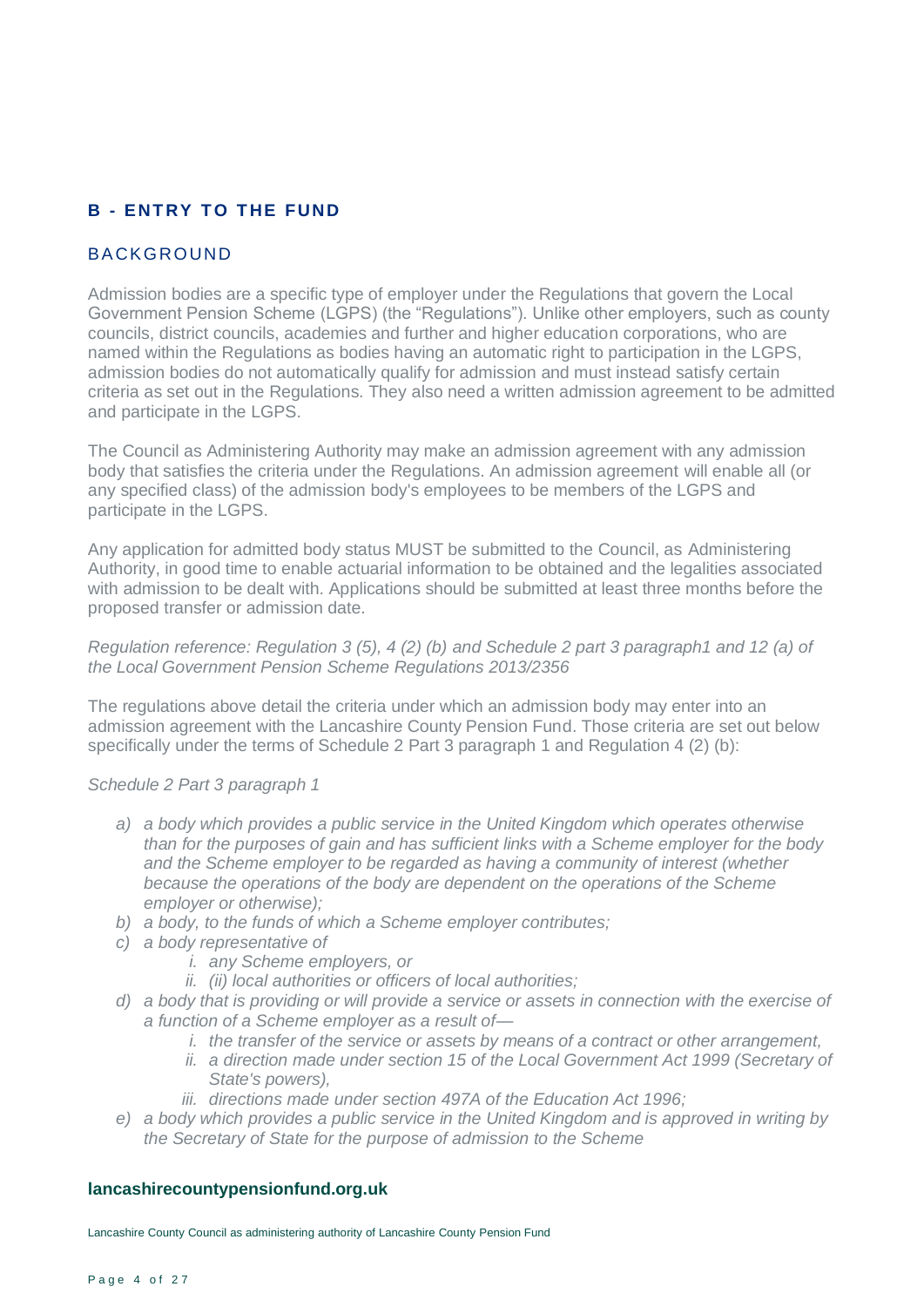*Regulation 4 (2) (b)* 

*Where a person's entitlement to be a member of an NHS Scheme is by reason of employment by—*

- *i. a Care Trust designated under section 77 of the National Health Service Act 2006,*
- *ii. an NHS Scheme employing authority as a result of a prescribed arrangement under section 75 of that Act, or section 33 of the National Health Service (Wales) Act 2006, or*
- *iii. the Care Quality Commission as a result of a transfer of employment from the Commission for Social Care Inspection, in connection with its dissolution under Part 1 of the Health and Social Care Act 2008;*

*Then that person can be designated as eligible for membership of the Scheme in an admission agreement made between an Administering Authority and one of the bodies specified in (i) to (iii)*  above if the person was an active member immediately before becoming employed by one of *those bodies; and the person is not an active member of an NHS Scheme in relation to that employment.* 

# POLICY STATEMENT

**a) Criteria for admission to the Lancashire County Pension Fund of prospective admission bodies falling under Schedule 2 Part 3 1 (d) (i) (formerly known as Transferee Admission Bodies)** 

Admissions under this criterion relate to organisations that have taken on work on behalf of a scheme employer by means of a contract or other arrangement. The Fund's policy is to accept these admissions but may not do so if there are unaddressed concerns around the prior compliance, with the Fund's Pensions Administration Strategy Statement (PASS), of an existing admitted employer. The Fund dedicates significant resource to supporting employers with PASS compliance, and will engage on an ongoing basis with employers proactively to ensure they understand and meet PASS commitments.

Unless exceptional circumstances are identified the Fund's default position will be for the admitted body to commence from a 100% funded position and be closed to all but those eligible employees identified at the point of transfer.

In addition where it is deemed appropriate, following a risk analysis agreed by the transferring Scheme employer and Administering Authority, a bond, indemnity or other form of security may be required to be put in place to cover potential liabilities as determined by either the Fund actuary or the Fund. The Fund reserves the right to insist on security even if the transferring employer does not agree.

#### **b) Criteria for admission to the Lancashire County Pension Fund of prospective admission bodies falling under Regulation 4 (2) (b)**

An application for an admission agreement from a Care Trust will be accepted on the basis that a guarantee will exist (or if in doubt, be explicitly provided) by either the NHS or the Local Authority as part of partnership working arrangements, or ultimately the Treasury in the event that a trust failed.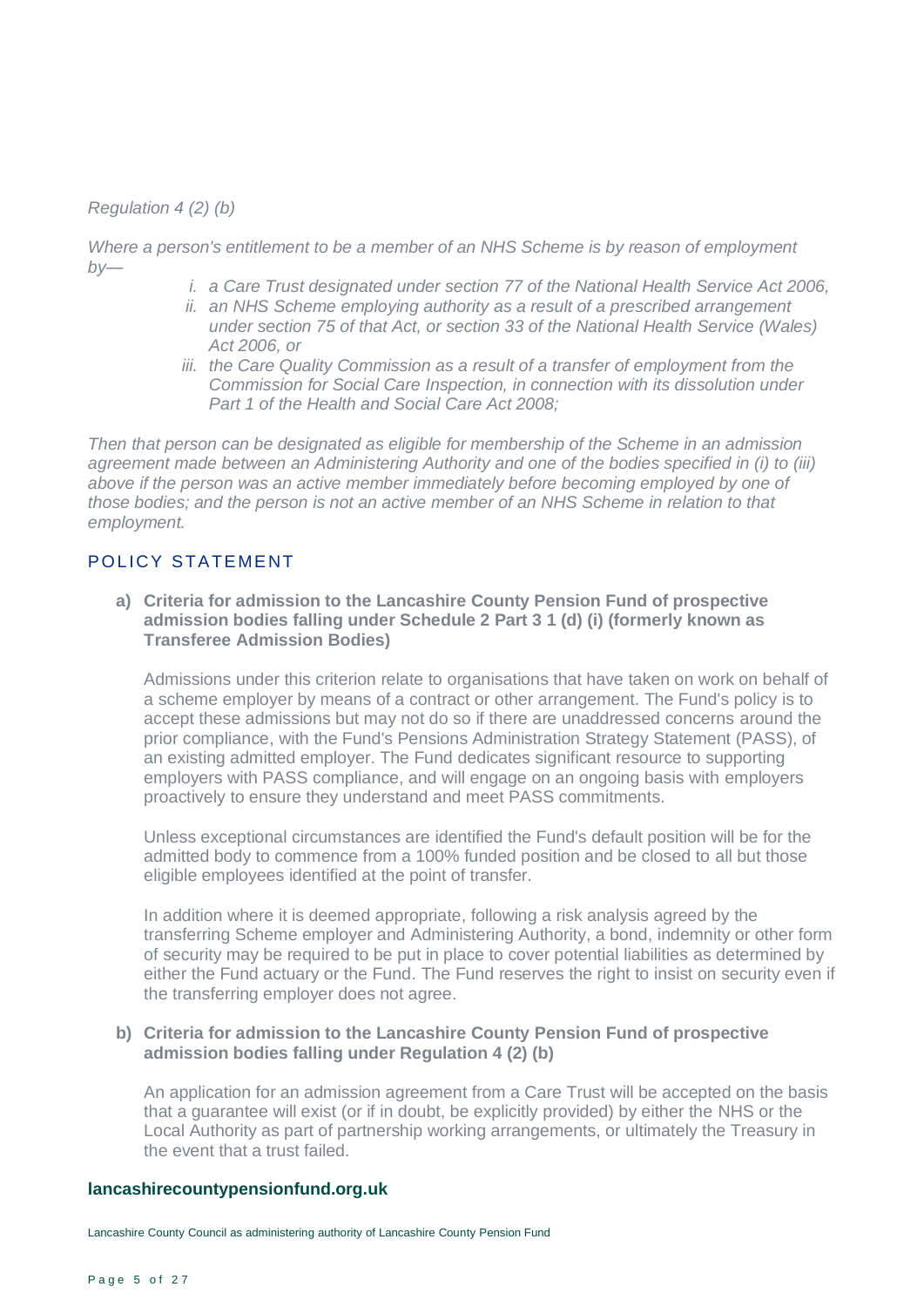**c) Criteria for admission to the Lancashire County Pension Fund of prospective admission bodies falling under Schedule 2 Part 3 1 (a) (formerly known as Community Admission Bodies) and the remaining criteria under schedule 2 Part 3 excluding a) above** 

The Fund will expect an existing scheme employer to act as guarantor in respect of an admission (normally the Fund will require this to be a scheduled body of suitable standing). Otherwise, the Fund's policy is not to accept admissions unless exceptional circumstances apply, as determined by the Head of the Lancashire County Pension Fund.

Where an admission is agreed, following a risk analysis agreed by the Administering Authority, a bond, indemnity or other form of security may be required to be put in place to cover potential liabilities as determined by either the Fund actuary or the Fund.

In all cases an admission body must accept and agree to meet the conditions of participation detailed at Appendix 1 and the clauses set out within Lancashire County Pension Fund's standard draft admission agreement.

The value of any bond may be reviewed by the Fund periodically, and where appropriate the Fund may require an increase in (or reduction of) any bond as required. Similarly, the Fund may review the value of any security, and require additional protection where this is deemed necessary.

The Fund's default position is that it will not amend its standard Admission Agreement template; should a prospective admitted body wish to enter into discussions around changing clauses within the template, then the staff time involved on the Fund side will be charged at £35 per hour

# FUTURE SERVICE CONTRIBUTION RATES AND DEFICITS

In line with the philosophy of minimising costs for all involved, the Fund will use models (where possible) provided by the Fund actuary which will set interim future service contribution rates (FSR) and deficits according to the principles set out below.

Models are used in respect of new academies, Parish or Town Councils and the admission of an employer in respect of an arrangement to carry out work on behalf of a scheme employer by means of a contract or other arrangement (in certain circumstances).

Where the parameters fall outside those specified within the models below, admissions will normally involve a full actuarial assessment of relevant parameters. Any risk issues will be addressed by the Fund with a view to minimising risk exposure to itself.

The deficit recovery periods for all admission bodies will normally be determined against the policy set out in the Funding Strategy Statement. However, the Administering Authority reserves the right to determine that an employer specific deficit recovery period will apply.

# *1 - ACADEMIES*

The new Academy will generally be an ex-Local Education Authority (LEA) school from one of the Fund's three employers with LEA status. Where this is the case:

#### **lancashirecountypensionfund.org.uk**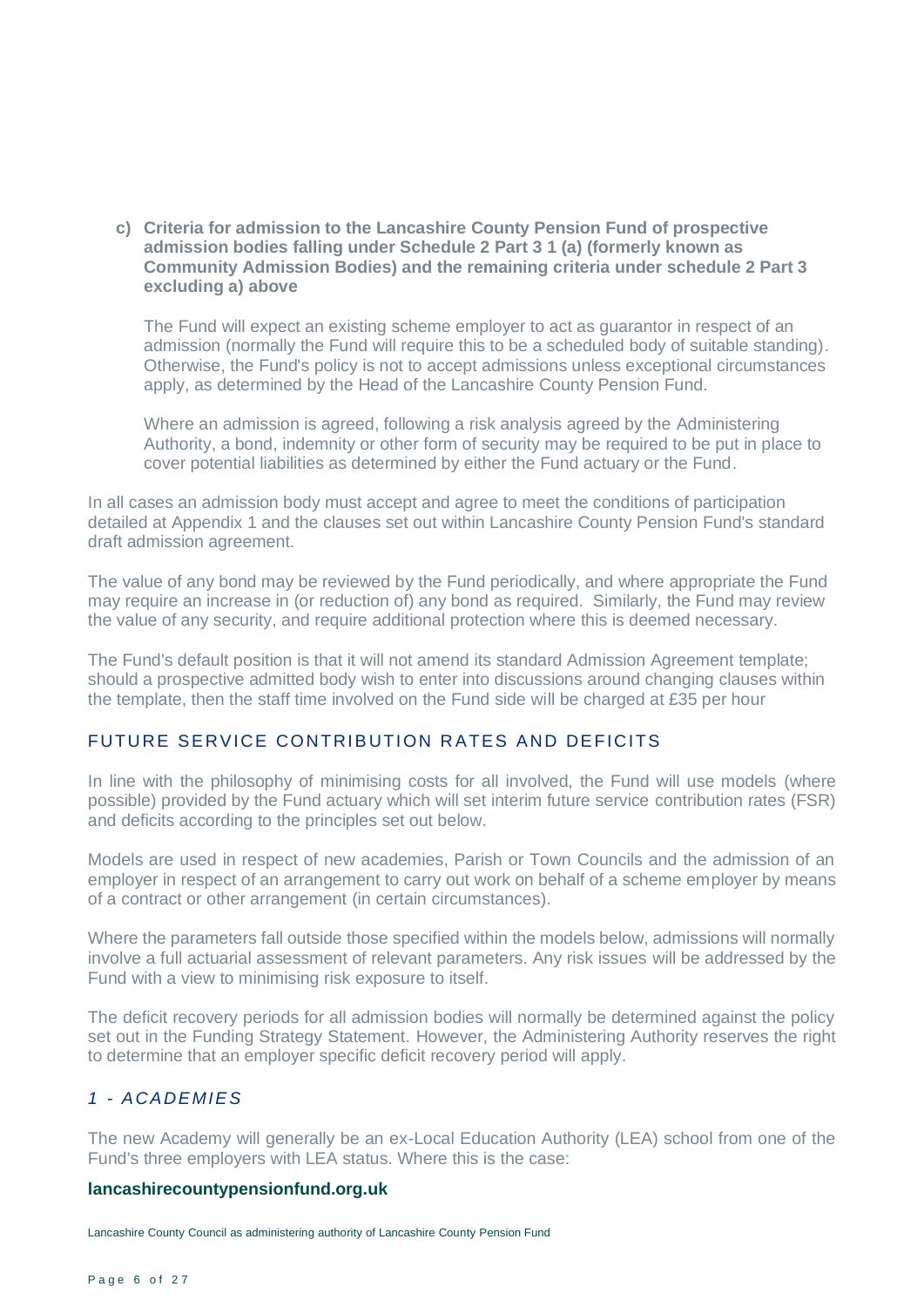- The FSR will be set at the previous employer's existing FSR rate, which will apply until the next valuation
- The opening deficit will be calculated using an actuarial model which allocates a share of the LEA's deficit at the most recent valuation of the Fund, such that the academy's deficit contributions are the same before and after conversion
- The deficit recovery period will be consistent with that of the LEA

At the next valuation a 'stand-alone' FSR and deficit will be calculated by the Fund's actuary. The Fund's general deficit recovery policy will be used to determine deficit payments, unless its risk management framework determines that a different period be applied, either at the academy creation stage or at subsequent triennial valuations

Where a new academy joins the Fund as an independent free school or via its status as part of a multi-academy Trust which is already a Fund employer, and where the pre-Academy status school was not the responsibility of either Lancashire County Council, Blackburn with Darwen Borough Council or Blackpool Borough Council, no opening deficit will typically be assigned. The FSR applied will initially match the LEA area in which the multi academy trust or stand-alone free school is based. At the next triennial valuation a 'stand-alone' FSR and deficit will be assigned to the new academy based on their individual circumstances.

Academies which were previously schools under an LEA outside of the three existing LCPF LEA employers will only be able to join LCPF if they join a Multi Academy Trust (MAT) which is already a Fund employer. If an academy leaves one MAT and joins another which is not a LCPF employer, any deficit will be allocated to the previous MAT.

Given that there are a growing number of academy chains (or multi academy trusts), which operate as single employers with common policies in regard to issues such as ill health and early retirement and common sets of employer discretions, the Fund will offer the option of pooling to academy chains as part of subsequent valuation exercises.

The proforma provided by the Fund's actuary to establish the temporary rates will be updated following each valuation of the fund.

# 2 - PARISH OR TOWN COUNCILS

Temporary contribution rates are used based on the most recent valuation funding assumptions and the average age of member/s involved. The factors cover future service only, and so assume that the employer is fully funded on admission. If this is not the case then cases are referred to the Fund actuary for assessment.

Similarly, cases will also be referred to the Fund actuary if any member has an earlier period of LGPS service that they wish to link to service with the Parish or Town Council or, additionally, where exceptional circumstances are identified.

The temporary FSR will apply until the next valuation, at which stage a 'stand-alone' FSR for the Parish or Town Council will be calculated by the Fund actuary.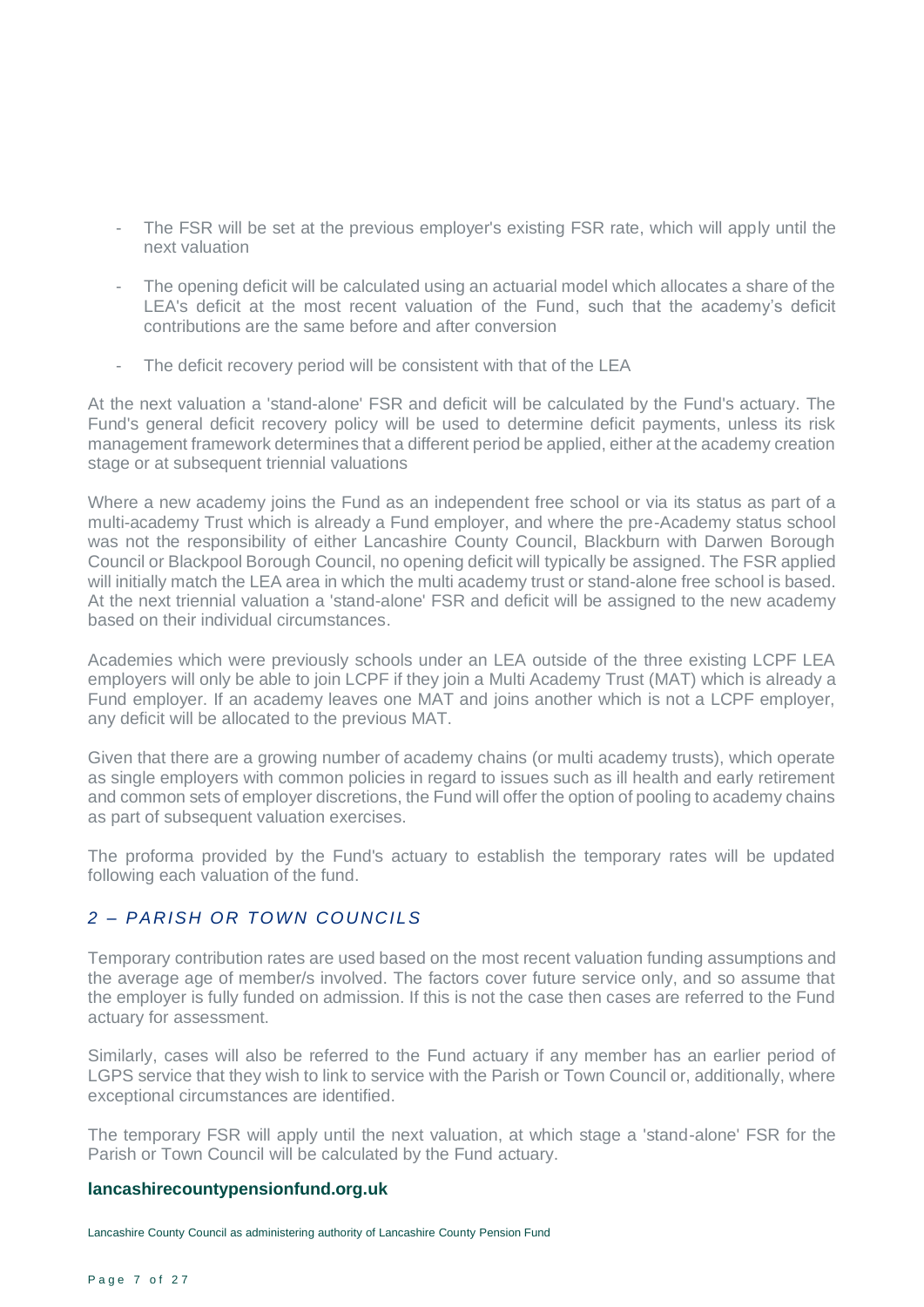The proforma provided by the Fund actuary to establish the temporary rates will be updated following each valuation of the Fund.

# *3 –PROSPECTIVE ADMISSION BODIES FAL L ING UNDER SCHED UL E 2 PART 3 1 (D) (I) (FORMERLY KNOWN AS TRANSFEREE ADMISSION BODIES)*

# **SMALL CONTRACTORS**

Admission agreements often relate to bodies that have taken on work on behalf of a scheme employer by means of a contract. Such bodies will have an opening FSR matching the transferring employer's FSR where the criteria set out below are met (unless the body and the outsourcing scheme employer agree otherwise at the outset of the contract):

- The admission body is fully funded at the outset
- The number of transferring pensionable employees is less than 2% of the transferring employer's payroll
- The number of transferring pensionable employees is less than 20
- The contract length is limited to a maximum of 5 years

Under these circumstances the FSR used throughout the lifetime of the contract will that of the original transferring employer (including any changes following triennial valuations).

Under this approach the original transferring employer assumes the assets and liabilities at the end of the contract without a termination calculation being carried out. This principle also applies where a contract is re-let to either an incumbent or new contractor.

In particular, where an admission takes place under this approach, then both the admission body and original transferring employer accept that the admission body is not entitled to any exit credit, or responsible for any termination payment, when the admission agreement ends.

#### **OTHER ADMISSION BODIES**

Where the above criteria are not met, then, at the point of admission, the FSR will be set by the Fund actuary, and reassessed at each following valuation. At the end of the admission any identified deficit or surplus will be dealt with in line with the approach set out in section C of this policy document. This principle also applies where a contract is re-let to either an incumbent or new contractor.

In line with the approach adopted for the 2019 valuation, the FSR and deficit (where applicable) at the point of admission will not include any employer-specific allowance for the "McCloud" judgment, but will be calculated using the 2019 valuation assumptions which included a margin of prudence in respect of the judgment. The employer will be informed of the potential McCloud cost for their specific membership for budgeting purposes.

# AL TERNATIVE APPROACHES

Transferring employers will be able to propose the use of other models, security arrangements or termination deficit calculations. However the Fund will not instigate discussion around such and will assume the transferring employer accepts the above approach unless stated otherwise. Where the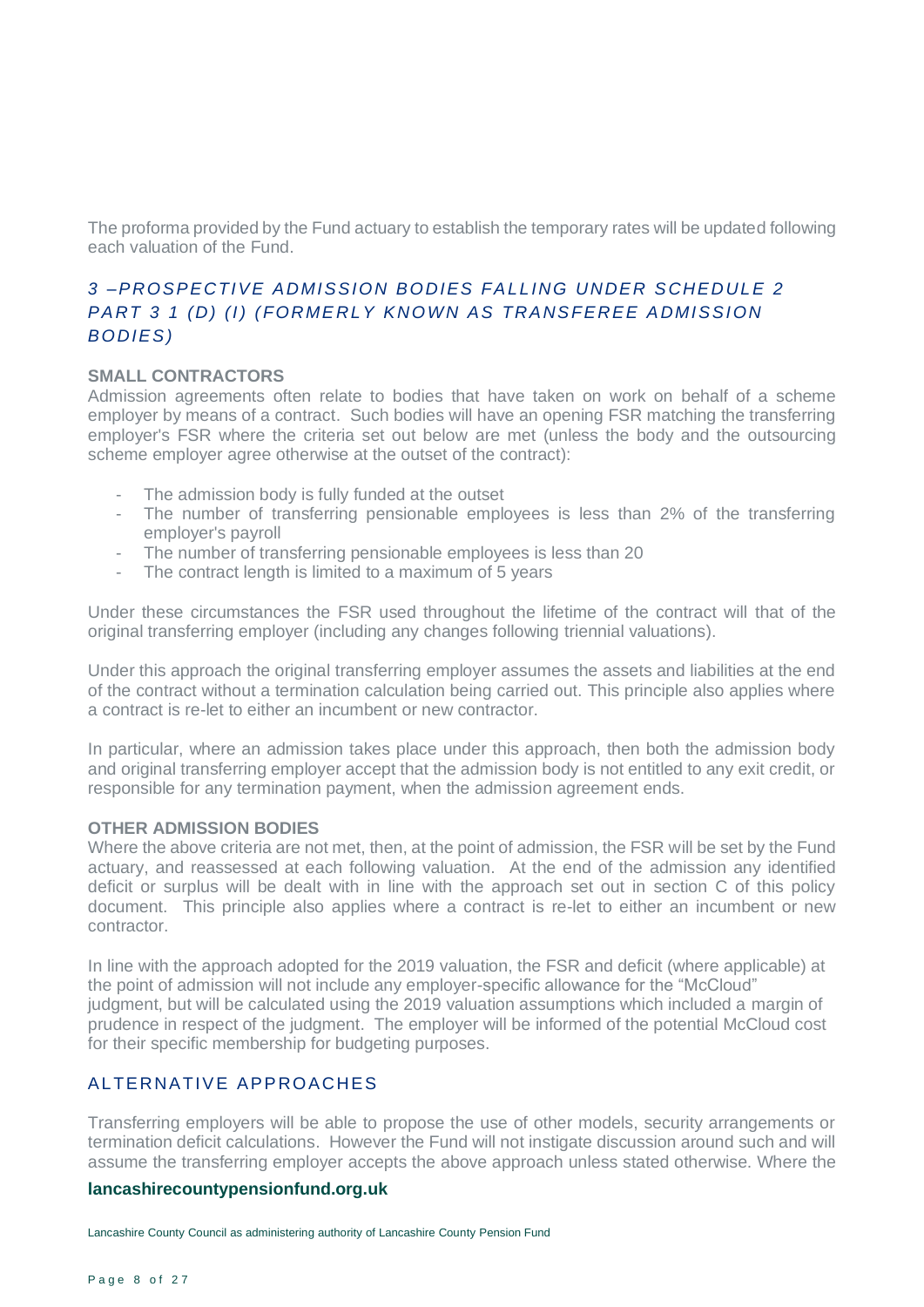transferring employer deviates from the standard approach Fund permission will be required and any additional costs incurred will be passed on to the admission body and/or transferring employer (as appropriate).

# **lancashirecountypensionfund.org.uk**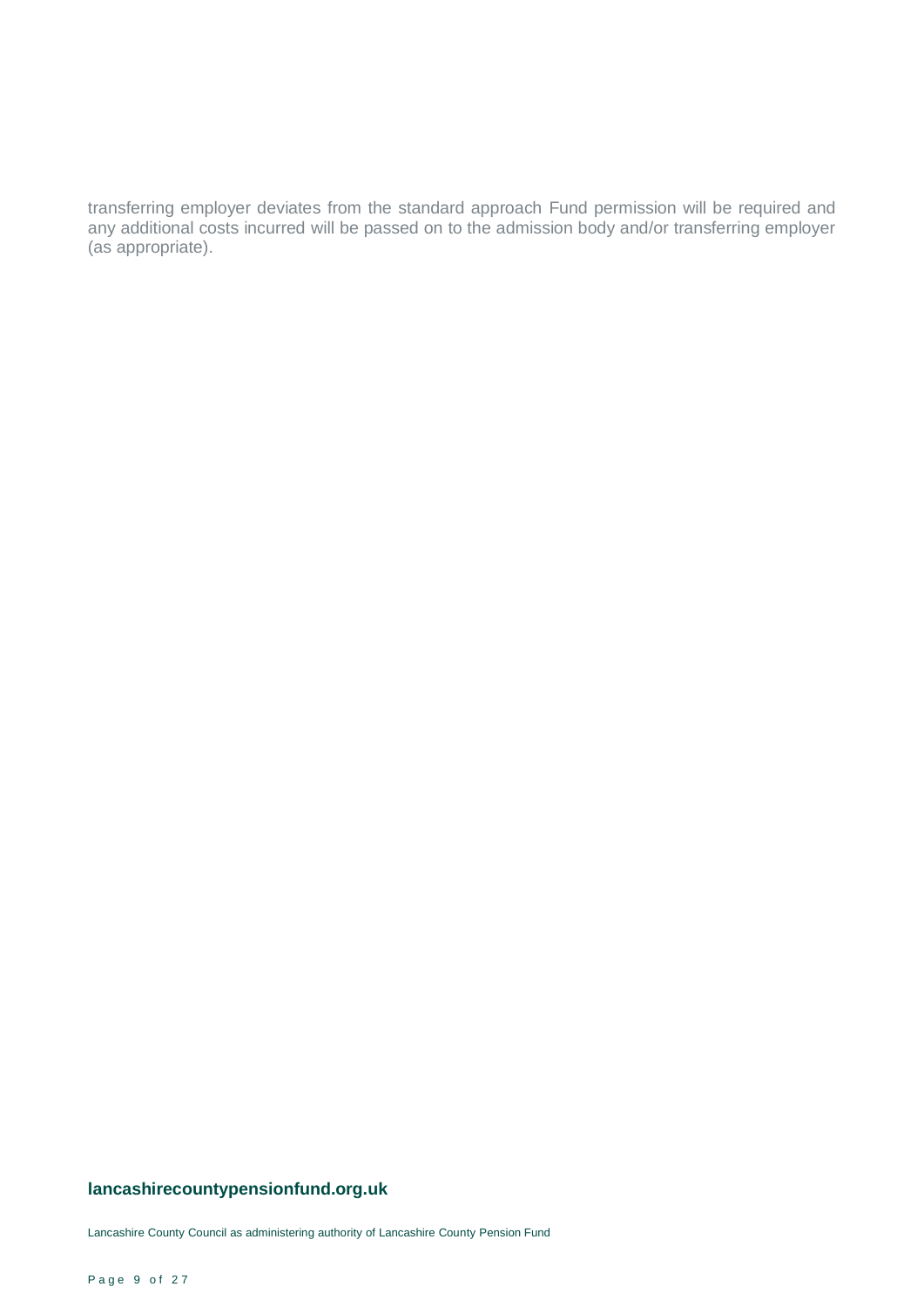# **C - EXIT ING T HE FUND**

# BACKGROUND

Lancashire County Pension Fund must obtain an actuarial assessment showing the exit position when a body ceases to be a scheme employer or no longer has any active members. This exiting employer may, depending on the details of their admission to the Fund, be liable for the exit position, be this a "termination payment" due to the Fund or an "exit credit" due to the exiting employer. This applies equally to all scheme employers participating in the fund, regardless of whether an admission agreement is in place. The purpose of settling of the exit position is to ensure all future liabilities arising from the exiting employer's members are met by the employer at the time of exit, and that any excess assets above this are allocated appropriately.

Once the exiting employer has left the Fund their assets and liabilities within the Fund, including any termination payment that cannot be recovered from the exiting employer, will become the responsibility of the guarantor or successor body within the Fund where one exists, or the responsibility of the Fund as a whole (i.e. all scheme employers) otherwise.

This document sets out the Fund's standard polices when employers exit the Fund. However, the Fund reserves the right to apply a different approach should individual circumstances warrant it.

*Regulation reference: Regulation 64 of the Local Government Pension Scheme Regulations 2013/2356;*

# POL ICY STATEMENT

A termination assessment will normally be carried out for bodies who cease to be a scheme employer within Lancashire County Pension Fund, the actuarial cost of which will be charged to the exiting employer, together with any other related costs of the termination. The exception to this will be those admission bodies where it is agreed that liabilities will be subsumed by the relevant transferring scheme employer as detailed in part B (section 3 – small contractors) of this policy statement

# **EXIT CREDITS AND TERMINATION PAYMENTS**

The Fund's policy on termination payments and exit credits is:

- a) **Where there is no Fund guarantor** any deficit will be recovered from the exiting employer in the first instance, and then any bond or security where applicable. Any surplus assessed on the termination assumptions will be returned to the exiting employer as an exit credit. The remaining assets and liabilities are then "orphaned", and so become the responsibility of the Fund as a whole (i.e. all scheme employers).
- b) **Where a guarantor exists** who would subsume the assets and liabilities of the outgoing employer, **and there is no "risk-sharing" arrangement** (meaning the exiting employer is responsible for their final position in the Fund), any deficit will be recovered from the exiting employer in the first instance, and then any bond or security where applicable. Any surplus will be returned to the exiting employer as an exit credit. The remaining assets and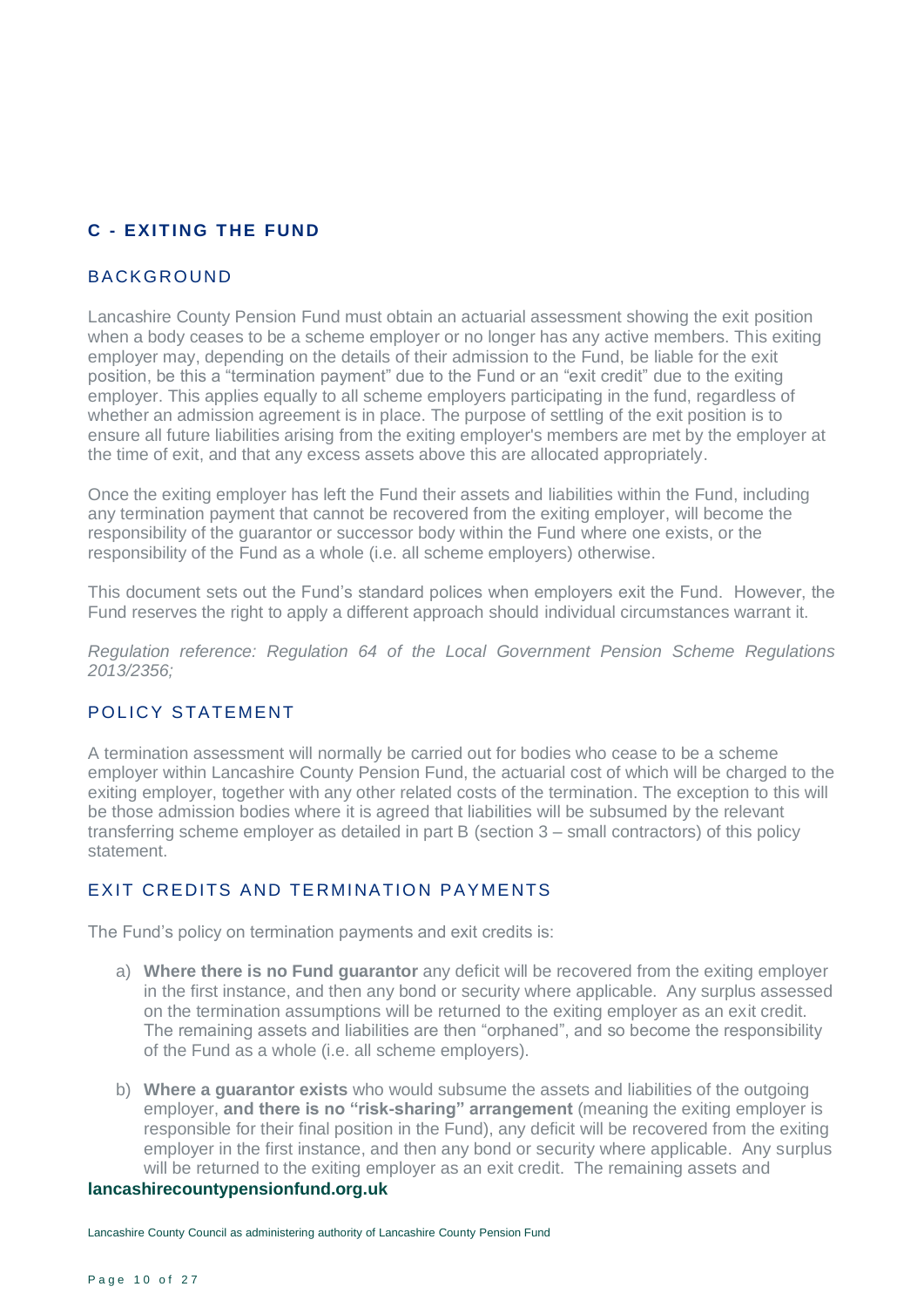liabilities are then the responsibility of the guarantor. (Depending on circumstances, the Fund may demand immediate payment of any unrecovered termination amount from the guarantor).

c) **Where a guarantor exists and there is a risk sharing agreement**, the assets, liabilities and any deficit or surplus will be subsumed by the guarantor (this will be adjusted as appropriate in any cases where there is a partial risk sharing arrangement).

Where a guarantor attempts not to underwrite the residual liabilities, the Fund will challenge this (and seek to recover any related costs from the guarantor). However should the guarantor be successful, the basis of assessment on termination will assume the liabilities are orphaned and thus the "corporate bond" approach will apply (as detailed in the "funding assumptions for termination calculations" section below).

# *E X I T C R E D I T S A N D T E R M I N A T I O N P A Y M E N T S – E M P L O Y E R S W I T H A G U A R A N T O R*

Where an exiting employer has a guarantor within the Fund, other than for "small contractors" as defined above, it will be necessary to determine which of b) and c) above applies. In such cases the Fund's policy will be as follows:

- The Fund will contact both the exiting employer and the guarantor to confirm whether there is a "risk-sharing" arrangement in place, and to ask for any evidence of this
- Where both sides agree as to the nature of the arrangement, the termination assessment will be progressed in line with the agreed approach
- Otherwise, the Fund's normal policy will be to proceed assuming the exiting employer is responsible for any termination payment, and so is entitled to any exit credit

Once the termination is complete, the two parties will be notified of the outcome. At that point either party will have 1 month to dispute the outcome. If this happens then payment of any exit credit will be put on hold, and the dispute will be resolved as follows:

- In the first instance, the two parties will be expected to resolve the dispute "externally", without input from the Fund. The Fund will not become involved in any dispute between the two parties until all other avenues have been explored
- Where this does not lead to a resolution, then the case will be handled in line with the Fund's Internal Dispute Resolution policies
- Where this does not resolve the issue, the case will be referred to the Pensions Ombudsman

The Fund may seek to recover any costs associated with the dispute resolution process as part of the final termination settlement.

Where an exit credit may be payable the Fund will have regard to the provisions of The Local Government Pension Scheme (Amendment) Regulations 2020 in determining the amount and subsequent treatment, and this is reflected in the processes laid out in this document.

#### **lancashirecountypensionfund.org.uk**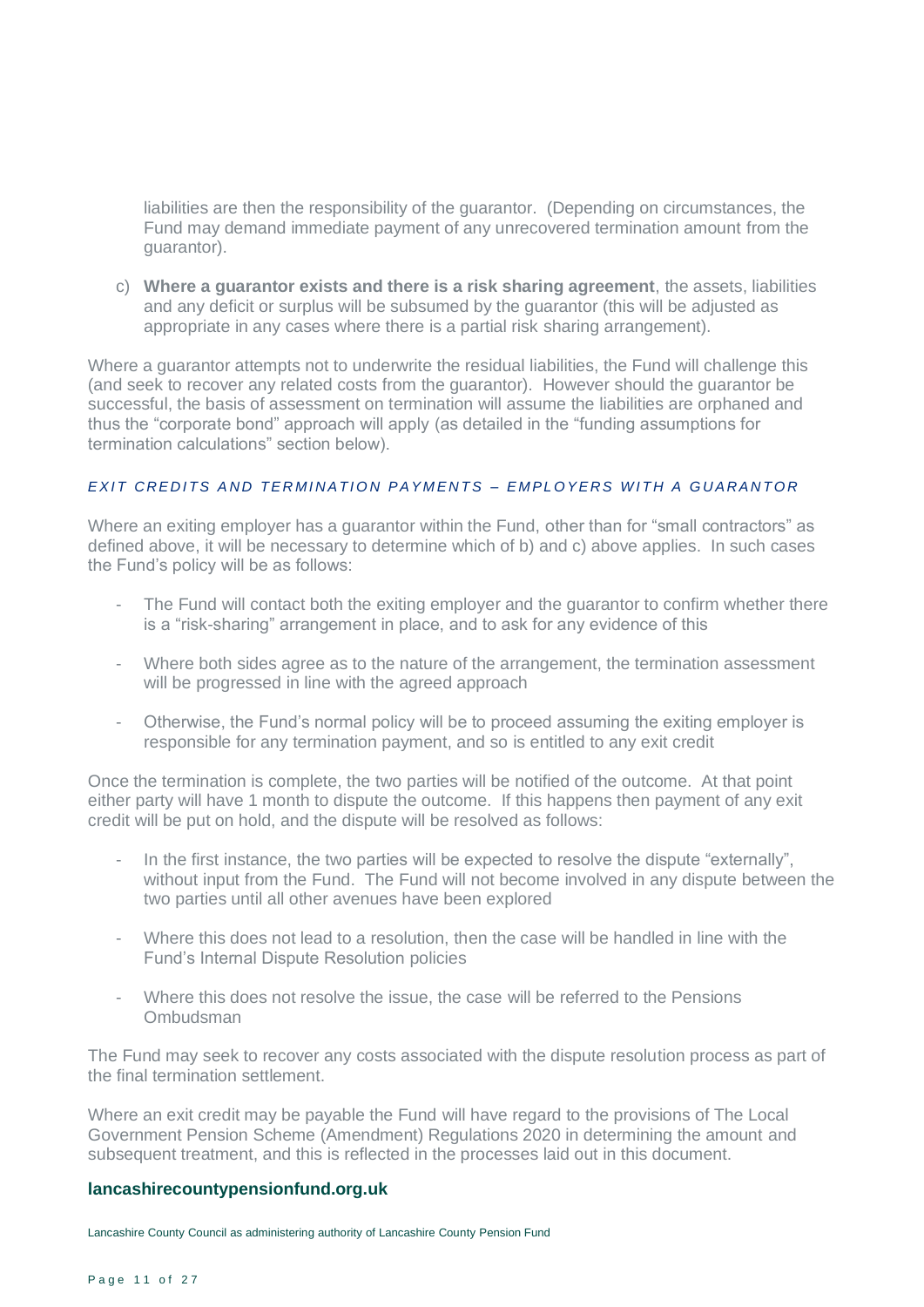# FUNDING ASSUMPTIONS FOR TERMINATION CALCULATIONS

The LCPF policy is that a termination assessment will be made based on a corporate bond funding basis, unless the exiting employer has a guarantor within the Fund or a successor body exists to take over the exiting employer's liabilities (including those for former employees). This is to protect the other employers in the Fund as, at termination, the exiting employer's liabilities will become "orphan liabilities" within the Fund, and there will be no recourse to the exiting employer if a shortfall emerges in the future (after the admission has terminated).

If, instead, the exiting employer has a guarantor within the Fund or a successor body exists to take over the exiting employer's liabilities, the LCPF policy is that the employer's valuation funding basis (suitably updated as advised by the Fund actuary) will be used for the termination assessment. The guarantor or successor body will then, following any termination payment or exit credit made, subsume the remaining assets and liabilities of the exiting employer within the Fund. This may, if agreed by the successor body and the Fund, include the novation to the successor of any funding deficit on closure, in place of a termination payment being required of the admission body itself.

Where the exiting employer is a stand-alone academy, the corporate bond basis will be used, as although the DfE provide a guarantee in these circumstances, they are not an employer in the Fund, and the nature of that guarantee does not include long-term responsibility for the liabilities. This policy will also apply to other exiting employers with a similar guarantee.

Where the exiting employer is an academy that is part of a MAT which is remaining within the Fund, the ongoing funding basis will normally be used, as the MAT would be responsible for the ongoing assets and liabilities. In practice in some circumstances the Fund and the MAT may agree that no termination calculation is necessary, in which case the MAT will take over the deficit contributions of the former academy.

The funding and corporate bond financial assumptions that applied at the actuarial valuation date (31 March 2019) are set out below in relation to any liability remaining in the Fund. These will be updated on a case-by-case basis, to reflect changes in market conditions (and other factors where the Fund deems it appropriate following advice from the Fund actuary), at the relevant employing body's cessation date.

| 31 March 2019                                           | <b>Valuation funding</b><br>assumptions | <b>Corporate bond</b><br>assumptions |
|---------------------------------------------------------|-----------------------------------------|--------------------------------------|
|                                                         |                                         |                                      |
| <b>Discount Rate</b>                                    | $3.8\%$ p.a.                            | $2.4\%$ p.a.                         |
| CPI price inflation                                     | $2.4\%$ p.a.                            | $2.4\%$ p.a.                         |
| Pension increases/indexation of<br><b>CARE</b> benefits | $2.4\%$ p.a.                            | $2.4\%$ p.a.                         |

The above valuation funding discount rate of 3.8% includes a margin of prudence in relation to the McCloud judgment in line with the 2019 valuation approach. For termination assessments this margin will be removed, and instead allowance for McCloud will be based on the employer's actual membership profile, as detailed below.

#### **lancashirecountypensionfund.org.uk**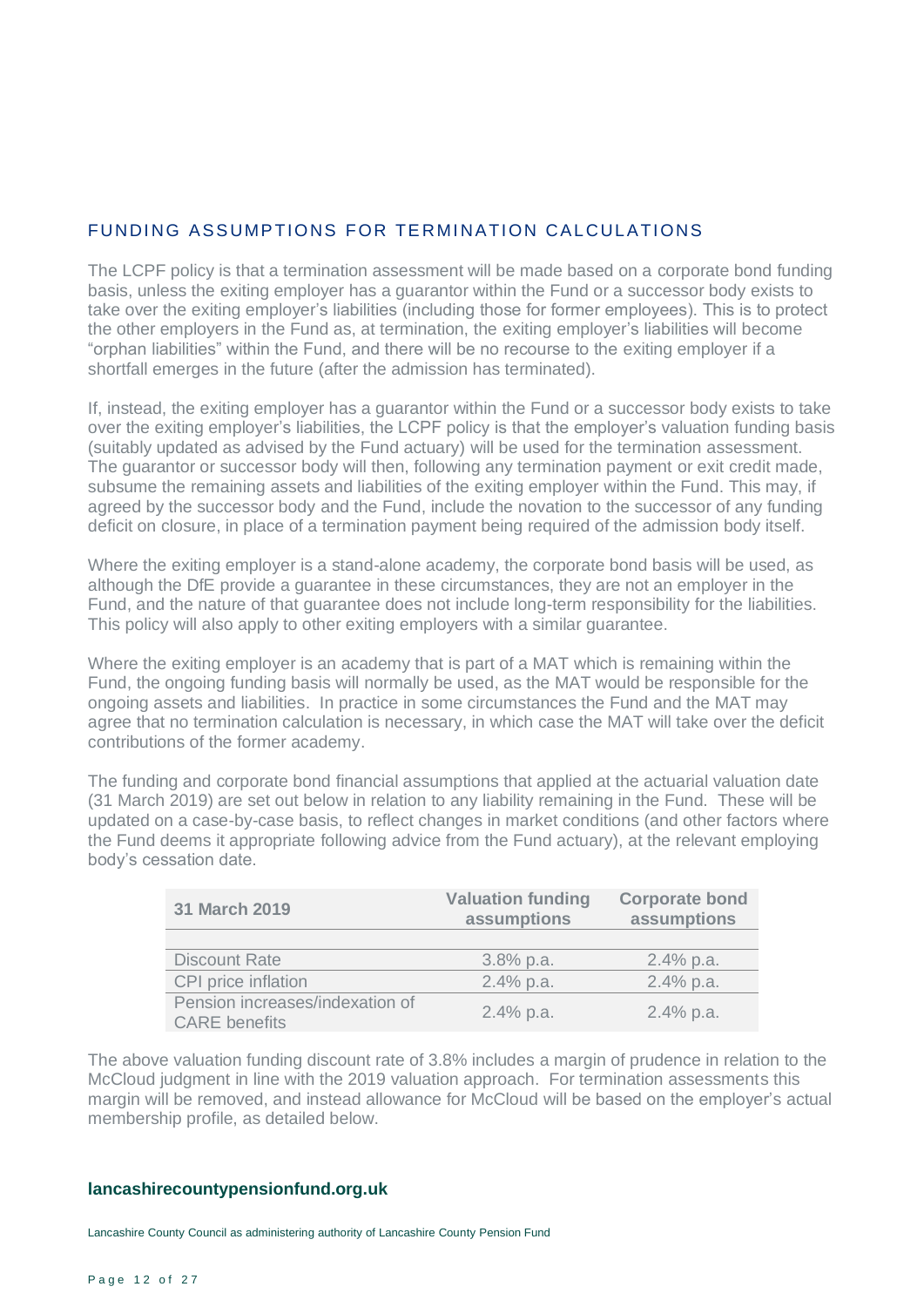All demographic assumptions will be the same as those adopted for the 2019 actuarial valuation, except in relation to the life expectancy assumption for the corporate bond approach. Given these financial assumptions do not protect against future adverse demographic experience a higher level of prudence will be adopted in the life expectancy assumption.

Therefore, the corporate bond approach for an outgoing employer will include an adjustment to the assumption for longevity improvements over time by increasing the rate of improvement in mortality rates to 2% p.a. from 1.75% p.a. used in the 2019 valuation for ongoing funding and contribution purposes.

Notwithstanding the above, at the discretion of the Fund a "minimum risk" approach may be used for the calculation of the termination assessment. Under such an approach the discount rate would be linked to long-term gilt yields rather than corporate bond yields, along with a higher allowance for future mortality improvements than used at the actuarial valuation. If this were to be applied then the employer would be notified when termination was being discussed.

# MCCL OUD

In July 2020 the government issued a consultation detailing their proposed remedy in the McCloud case. While the consultation is currently ongoing, the Fund expects that the recommendations will largely be adopted. Therefore an allowance will be made within the termination assessment to reflect this.

The Fund's standard approach will be to assess the McCloud cost for members who were active immediately prior to termination, in line with the approach adopted for the assessments at the 2019 valuation – namely to extend the age related protections to all members who joined the Fund prior to 1 April 2012.

Non-active members will not be assessed, as the data required to calculate any costs for members who have already left service or retired is not typically readily available. Given the nature of the underpin, it is not expected that the costs for this group of members will be material in most cases.

This approach is designed to be proportional and pragmatic. However, should individual circumstances warrant it the Fund reserves the right to perform a more detailed assessment.

# NOTIFICATION OF TERMINATION

In many cases, termination of an employer's participation is an event that can be foreseen, for example, because the organisation's operations may be planned to be discontinued and/or the admission agreement is due to cease. Under the Regulations, in the event of the Administering Authority becoming aware of such circumstances, it can amend an employer's minimum contributions such that the value of the assets of the employing body is neither materially more nor materially less than its anticipated liabilities at the date it appears to the Administering Authority that it will cease to be a participating employer.

In this case, employers are encouraged to open a dialogue with the Fund to commence planning for the termination as early as possible. Where termination is disclosed in advance the Fund will operate procedures to reduce the sizeable volatility risks to the debt amount in the run up to actual termination of participation. The Fund will modify the employing body's approach in any case,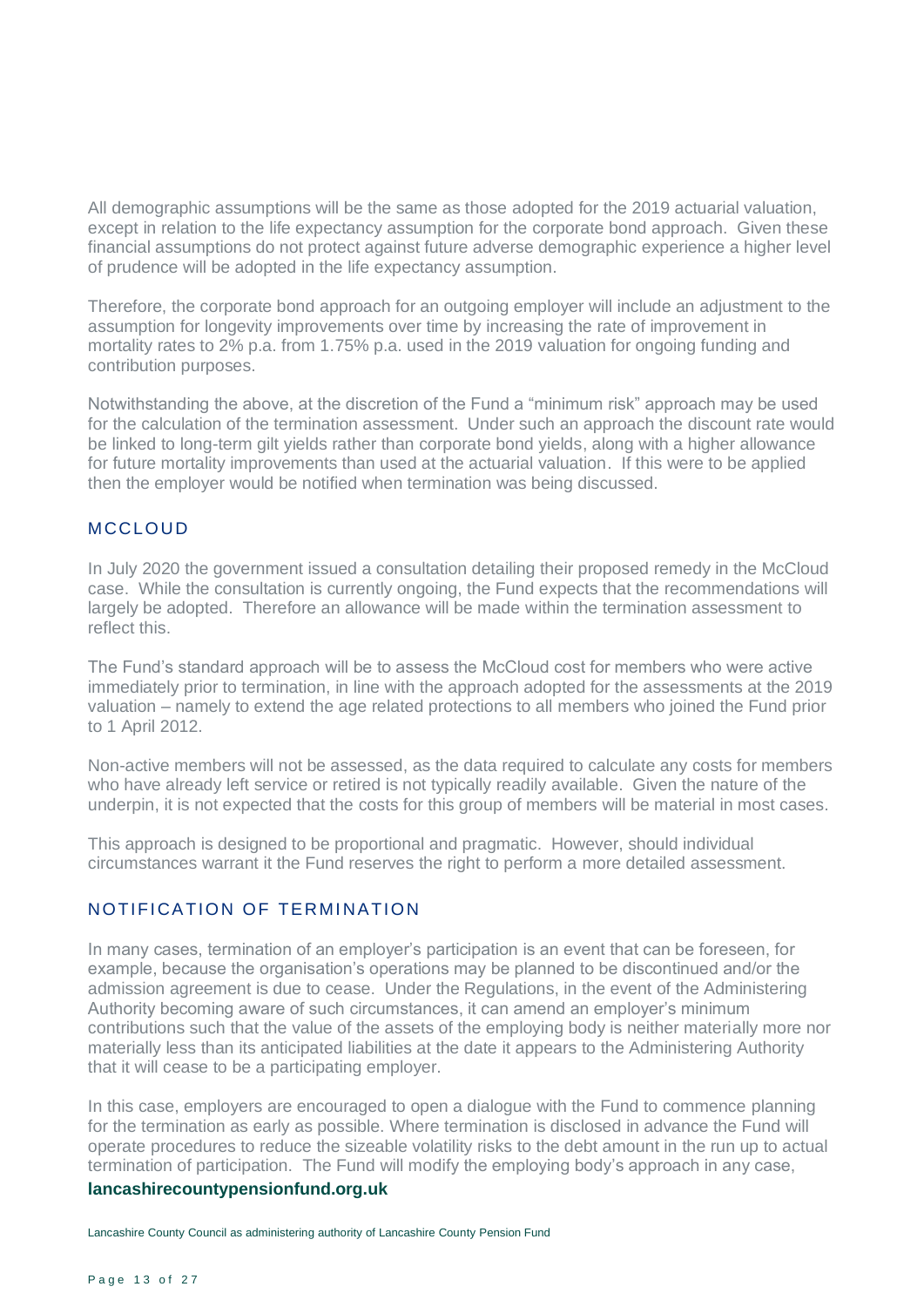where it might materially affect the finances of the Scheme, or depending on any case specific circumstances.

# TERMINATION AND EXIT CREDIT PAYMENTS

The Fund's standard policy is to recover termination deficits (including interest and expenses) as a one off payment, within 30 days of formal notification.

In line with the governing regulations, any exit credits will be paid to the exiting employer within 6 months of cessation (subject to availability of data, co-operation of the relevant parties and the need to resolve any disputes), or such longer period as may be agreed in the individual case.

The actuarial cost of carrying out the termination assessment will be charged to the outgoing employer, together with any other related costs of the termination.

#### ALTERNATIVES TO TERMINATION AND IMMEDIATE PAYMENT

The Fund's default policy is for any termination payment due to the Fund to be paid (adjusted for interest where appropriate) following the termination assessment in line with the approach stated above.

However, at the sole discretion of the Administering Authority, suspension of the termination payment, instalment plans over an agreed period, or a "Deferred Debt Agreement" may be agreed to.

If an employer wants to use one of these options, they must make a request in writing covering the reasons for such a request. Any deviation from the default policy will be based on the Administering Authority's assessment of whether the employer is likely to take on new members in the near future (for a suspension notice only), whether the full exit debt is affordable, and whether it is in the interests of taxpayers to adopt any of the approaches. In making this assessment the Administering Authority will consider the covenant of the employer and whether any security is required and available to back the arrangements, and will apply a proportionate approach depending on the relative materiality of the amounts involved.

Any costs (including necessary actuarial, legal and covenant advice) associated with assessing this will be borne by the employer and will be charged as an upfront payment to the Fund.

The following policy and processes will be followed in line with the principles set out in the statutory guidance dated [TO BE CONFIRMED].

#### *1 – S U S P E N S I O N N O T I C E*

The regulations allow the fund to suspend (by issuing a "suspension notice") an exiting employer's liability for an exit payment for any period up to 3 years. This is only possible where, in the reasonable opinion of the Administering Authority, the body is likely to have one or more active members in relation to the Fund within the period specified in the suspension notice. On this point, the Fund will always seek to recover the exit payment due at the point no more active members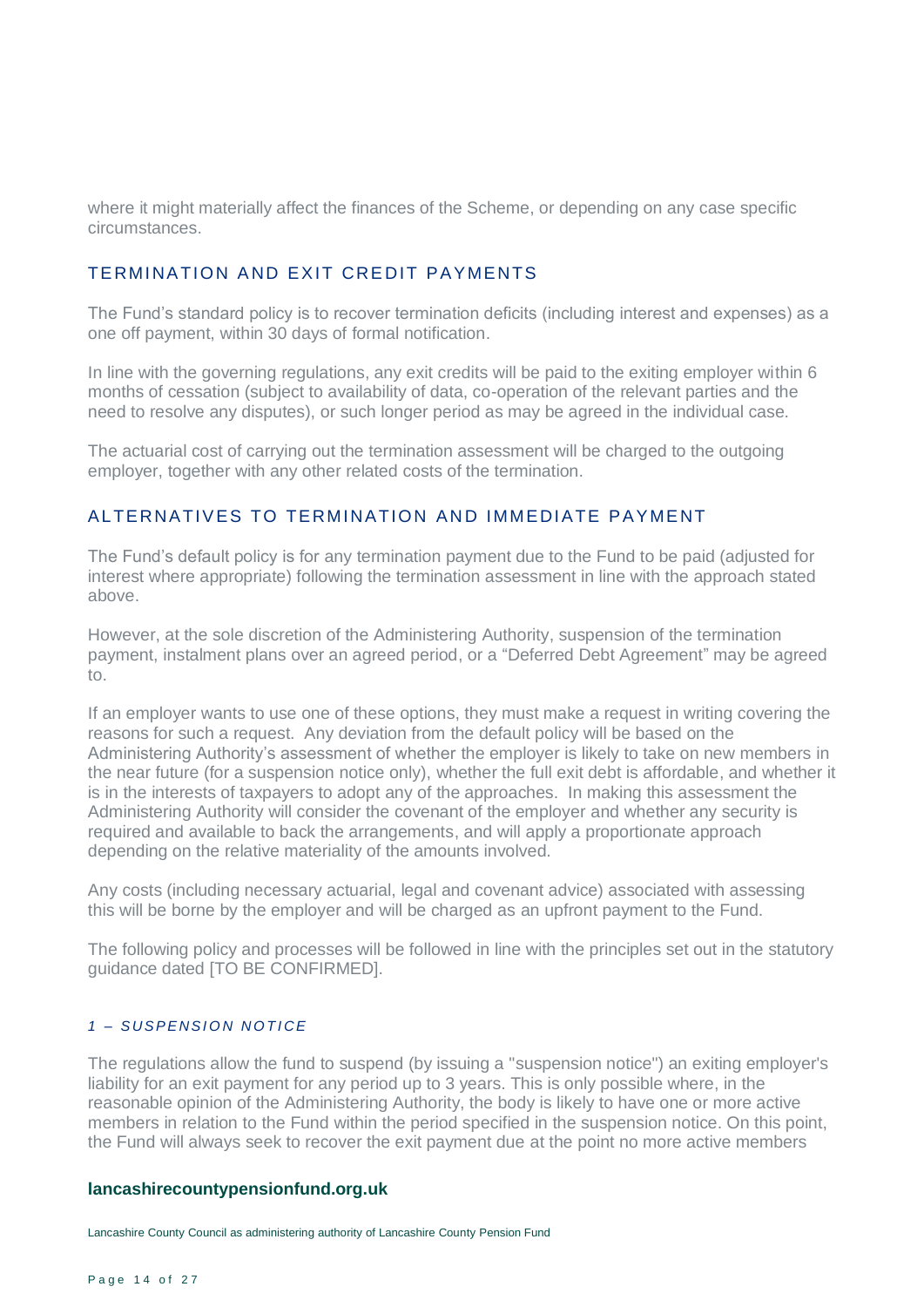exist, unless it can be demonstrated that exceptional circumstances apply to allow a suspension period to apply.

# 2 – *SPREADING OF EXIT PAYMENT*

The following process will determine whether an employer is eligible to spread their exit payment over a defined period.

- 1. The Administering Authority will firstly consider whether it would be in the best interests of the Fund to enter into such an arrangement with the employer. This decision will be based on a covenant review of the employer to determine whether the exit debt that would be required if the arrangement was not entered into is affordable at that time (based on advice from the Actuary, covenant and legal advisor where necessary).
- 2. For this purpose, where necessary the Administering Authority may request updated financial information from the employer including management accounts showing expected financial progression of the organisation and any other relevant information to use as part of their covenant review. If this information is not provided then the default policy of immediate payment will be adopted.
- 3. Depending on the length of the spread period and the size of the outstanding debt, the Fund may request security to support the payment plan before entering into an agreement to spread the exit payment.
- 4. This could include non-uniform payments e.g. a lump sum up front followed by a series of payments over the agreed period. The payments required will include allowance for interest on late payment.
- 5. The initial process to determine whether an exit debt should be spread may take up to 3 months from receipt of data so it is important that employers who request to spread exit debt payments notify the Fund in good time
- 6. If the Administering Authority's assessment confirms that the potential exit debt is not immediately affordable, the Administering Authority will engage in discussions with the employer about the potential spreading of exit payments. As part of this, the following will be considered and agreed:
	- a. The spreading period that will be adopted (this will be subject to a maximum of 5 years).
	- b. The initial and annual payments due and how these will change over the period.
	- c. The interest rates applicable and the costs associated with the payment plan devised.
	- d. The level of security required to support the payment plan (if any) and the form of that security e.g. bond, escrow account etc.
	- e. The responsibilities of the employer during the exit-spreading period including the supply of updated information and events that would trigger a review of the situation.
	- f. The views of the Actuary, covenant, legal and any other specialists necessary.
	- g. The covenant information that will be required on a regular basis to allow the payment plan to continue.

# **lancashirecountypensionfund.org.uk**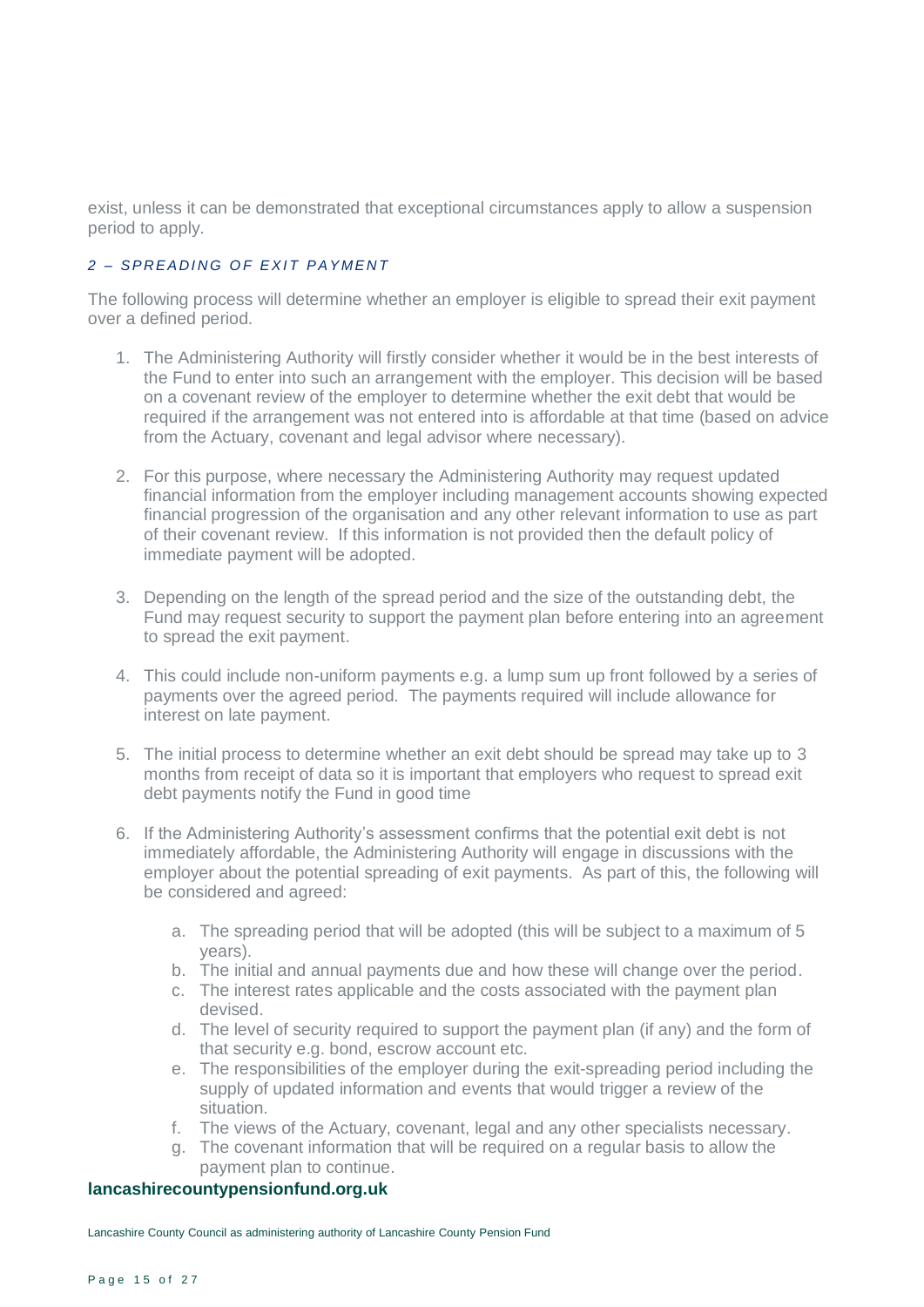- h. Under what circumstances the payment plan may be reviewed or immediate payment requested (e.g. where there has been a significant change in covenant or circumstances).
- 7. The Administering Authority will then make a final decision on whether it is in the best interests of the Fund to allow spreading of the termination payment. Once the Administering Authority has reached its decision, the arrangement will be documented, and any supporting agreements will be included.

#### *3 – D E F E R R E D D E B T A G R E E M E N T*

As opposed to paying the exit debt, an employer may request to participate in the Fund with no contributing members and utilise a "Deferred Debt Agreement" (DDA).

The following process will determine whether the Fund and employer will enter into such an arrangement:

- 1. The Administering Authority will firstly consider whether it would be in the best interests of the Fund to enter into such an arrangement with the employer. This decision will be based on a covenant review of the employer to determine whether the exit debt that would be required if the arrangement was not entered into is affordable at that time (based on advice from the Actuary, covenant and legal advisor where necessary).
- 2. For this purpose, where necessary the Administering Authority may request updated financial information from the employer including management accounts showing expected financial progression of the organisation and any other relevant information to use as part of their covenant review. If this information is not provided, then the default policy of immediate payment will be adopted.
- 3. The Fund may request security to protect the Fund before entering into such an arrangement.
- 4. This could include a lump sum up front to reduce the size of any potential termination debt.
- 5. The initial process to determine whether a Deferred Debt Agreement should apply may take up to [3] months from receipt of the required information so an employer who wishes to request that the Administering Authority enters into such an arrangement needs to make the request in advance of the potential exit date.
- 6. If the Administering Authority's assessment confirms that the potential exit debt is not affordable, the Administering Authority will engage in discussions with the employer about the potential format of a Deferred Debt Agreement using the template Fund agreement that will be based on the principles set out in the Scheme Advisory Board's separate guide. As part of this, the following will be considered and agreed:
	- a. What security the employer can offer (generally the Administering Authority won't enter into such an arrangement unless they are confident the employer can support the arrangement on an ongoing basis, but in certain cases security may still be

#### **lancashirecountypensionfund.org.uk**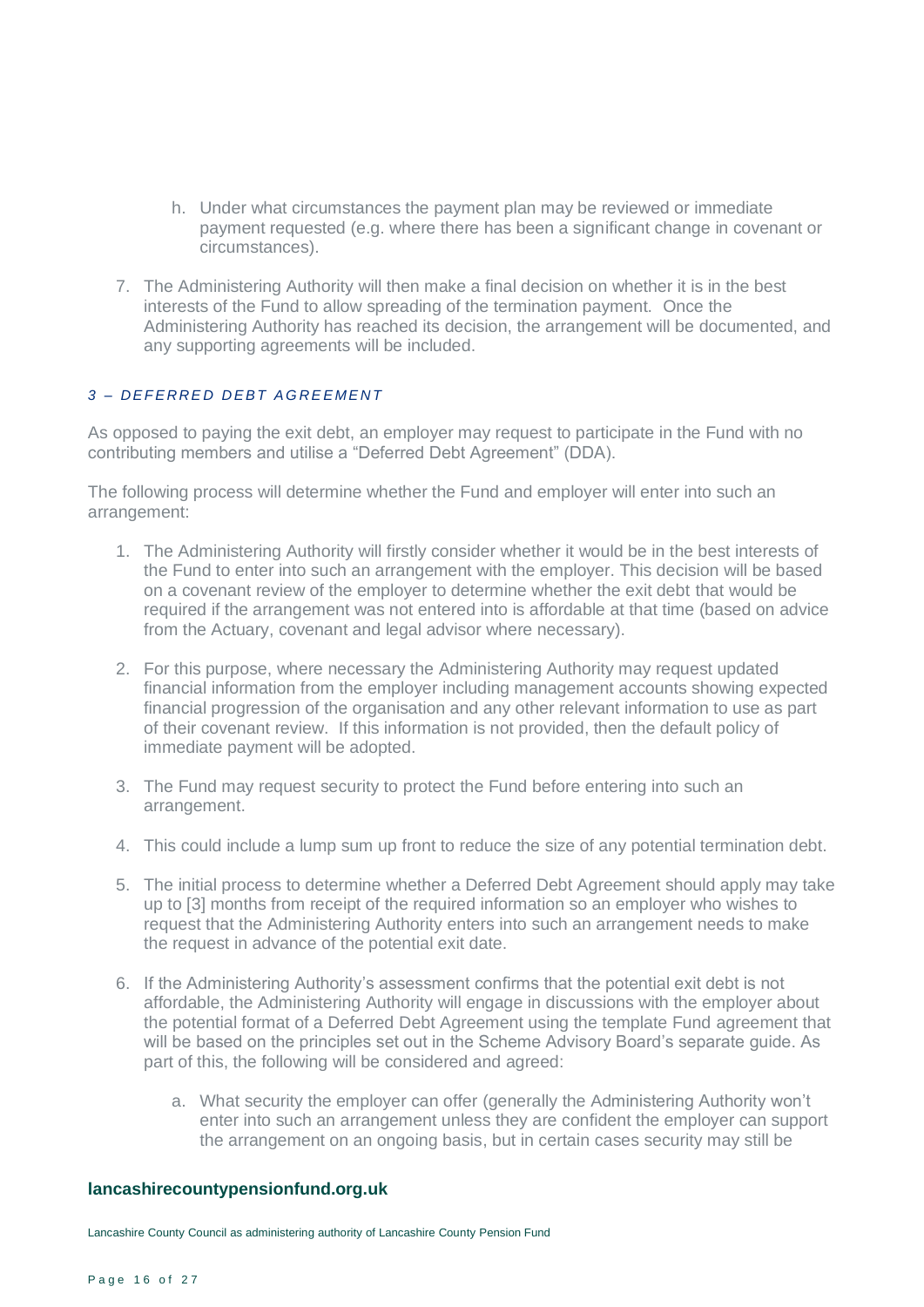required). Provision of security may also result in a review of the recovery period and other funding arrangements.

- b. The funding assumptions and investment strategy that would be applied to the employer.
- c. Whether an upfront cash payment should be made to the Fund initially to reduce the potential debt.
- d. What the updated secondary rate of contributions would be required up to the next valuation.
- e. The financial information that will be required on a regular basis to allow the employer to remain in the Fund and any other monitoring that will be required.
- f. The advice of the Actuary, covenant, legal and any other specialists necessary.
- g. The responsibilities that would apply to the employer while they remain in the Fund.
- h. What conditions would trigger the implementation of a revised deficit recovery plan and subsequent revision to the secondary contributions (e.g. provision of security).
- i. The circumstances that would trigger changes to the deferred debt agreement, including a cessation of the arrangement and an exit payment (or credit) becoming payable. Potential triggers may be the removal of any security or a significant change in covenant assessed as part of the regular monitoring.
- j. Under what circumstances the employer may be able to vary the arrangement e.g. a further cash payment or change in security underpinning the agreement.
- 7. The Administering Authority will then make a final decision on whether it is in the best interests of the Fund to enter into a Deferred Debt Agreement with the employer and confirm the terms that are required.
- 8. For employers that are successful in entering into a Deferred Debt Arrangement, contribution requirements will continue to be reviewed as part of each actuarial valuation or in line with the Deferred Debt Agreement in the interim if any of the agreed triggers are met.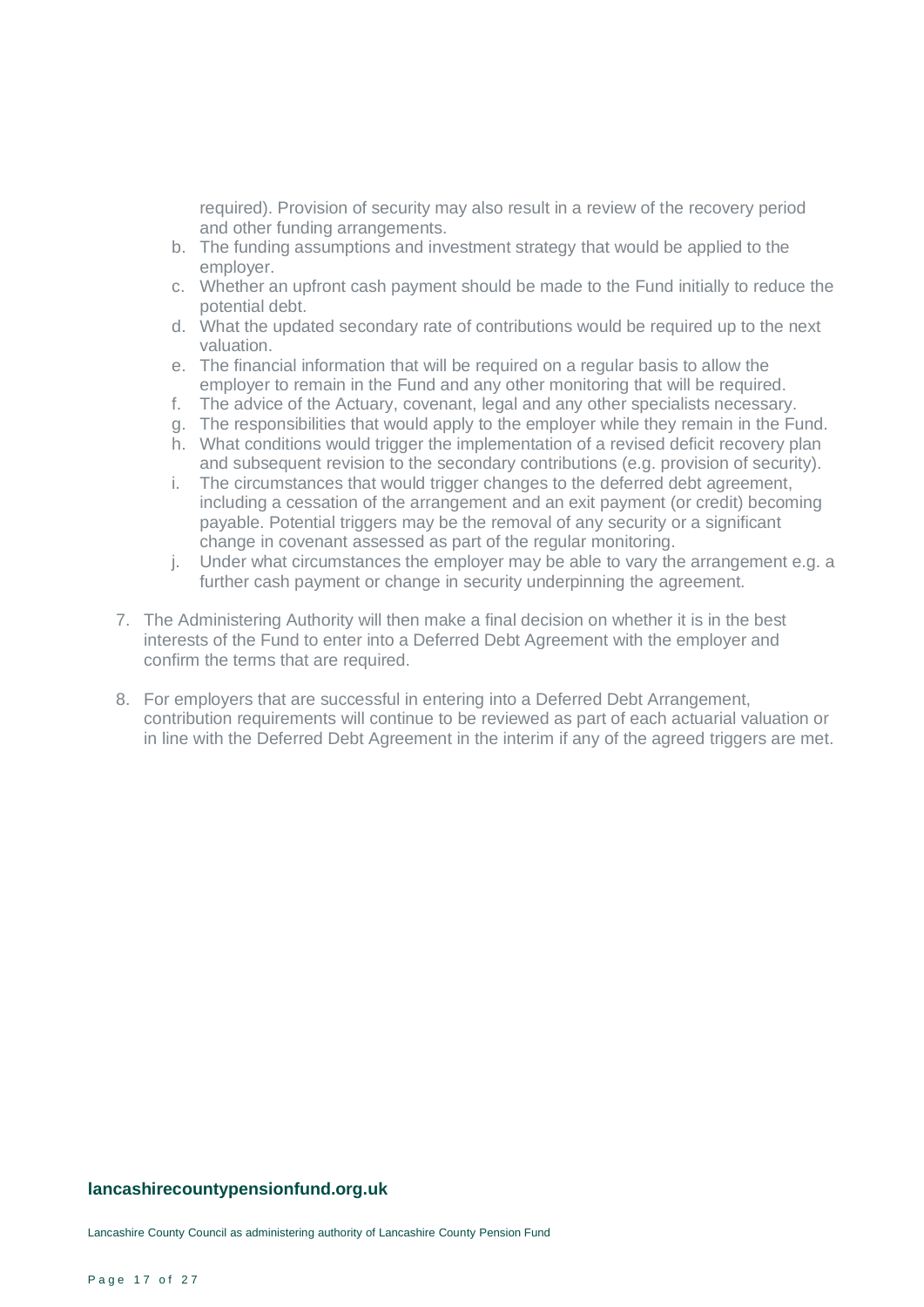# **D - CHARGING STRUCTURE**

# 'TARIFF' CHARGES – RECOVERY OF LCPF ADMINISTRATION COSTS

- Admission agreement £1,000
- New Academy £350

#### 'NON-TARIFF' CHARGES - RECOVERY OF LCPF COSTS

The above represents the charging structure for new admission agreements and academies using the Fund's default position. Where employers choose to deviate from the Fund's default position the Fund's costs will be recovered at a rate of £35 per hour in addition to the 'tariff' rates above.

Where 'late' admissions occur, the 'tariff' rates above will be doubled. 'Late' within this context means where the admission agreement is signed by the prospective admitted body after the transfer date and the appropriate pension contributions have not been paid across to the fund on or before the due date. To be clear the due date is 19 days after the end of the month in which the transfer date occurs.

The Fund commits to processing model-based admissions within a month of first becoming aware of an impending admission, provided that all information needed to complete the admission has been provided to it at the outset of the process.

# RECOVERY OF OTHER COSTS

Actuarial, Legal and any other costs incurred by LCPF in direct relation to an admission will be recovered from the new employer.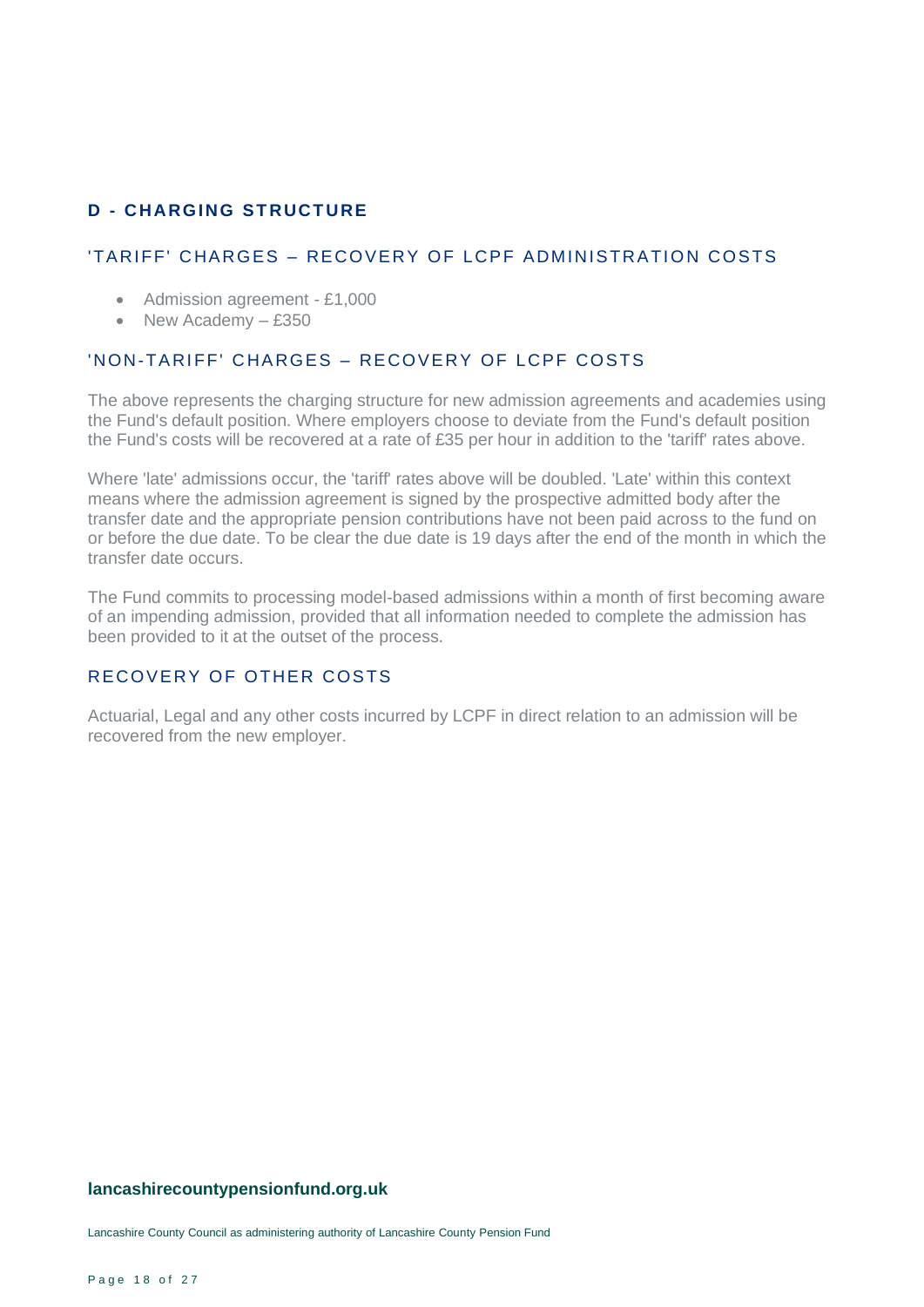# **E - RISK M ANAGEMENT**

When an employer is admitted to the Fund, the regulations require that a risk assessment be carried out. The purpose of this risk assessment is to ensure that any liabilities which arise from the admission are paid for by the admitted employer.

Whilst circumstances can vary, in general terms, under a contracting out arrangement the transferring employer 'guarantees' the new employer's liabilities, in the event (due for example to insolvency) that any liabilities are not paid when due. Transferring employers can, in conjunction with LCPF, decide that security measures be put in place to mitigate against this risk.

Such matters require context and judgement in applying the regulations – for example if the potential liabilities are small in comparison to the transferring employer's financial strength, then the risk assessment and mitigation process may in itself be disproportionate, time consuming and costly relative to the risks involved.

The default position is that the Fund will carry out an assessment of risk, and will notify the transferring employer of this, but will only engage in active discussion with the transferring employer if it considers that security measures are required. If the transferring employer insists on security despite the Fund's viewpoint, then the work involved by the Fund in setting up and agreeing security measures will be charged at £35 per hour.

Where an aspirant admitted body joins the Fund under the exceptional circumstances route (as specified in section 2 above) the Fund will carry out a risk assessment and will only accept the admission if is satisfied with the mitigation mechanism proposed.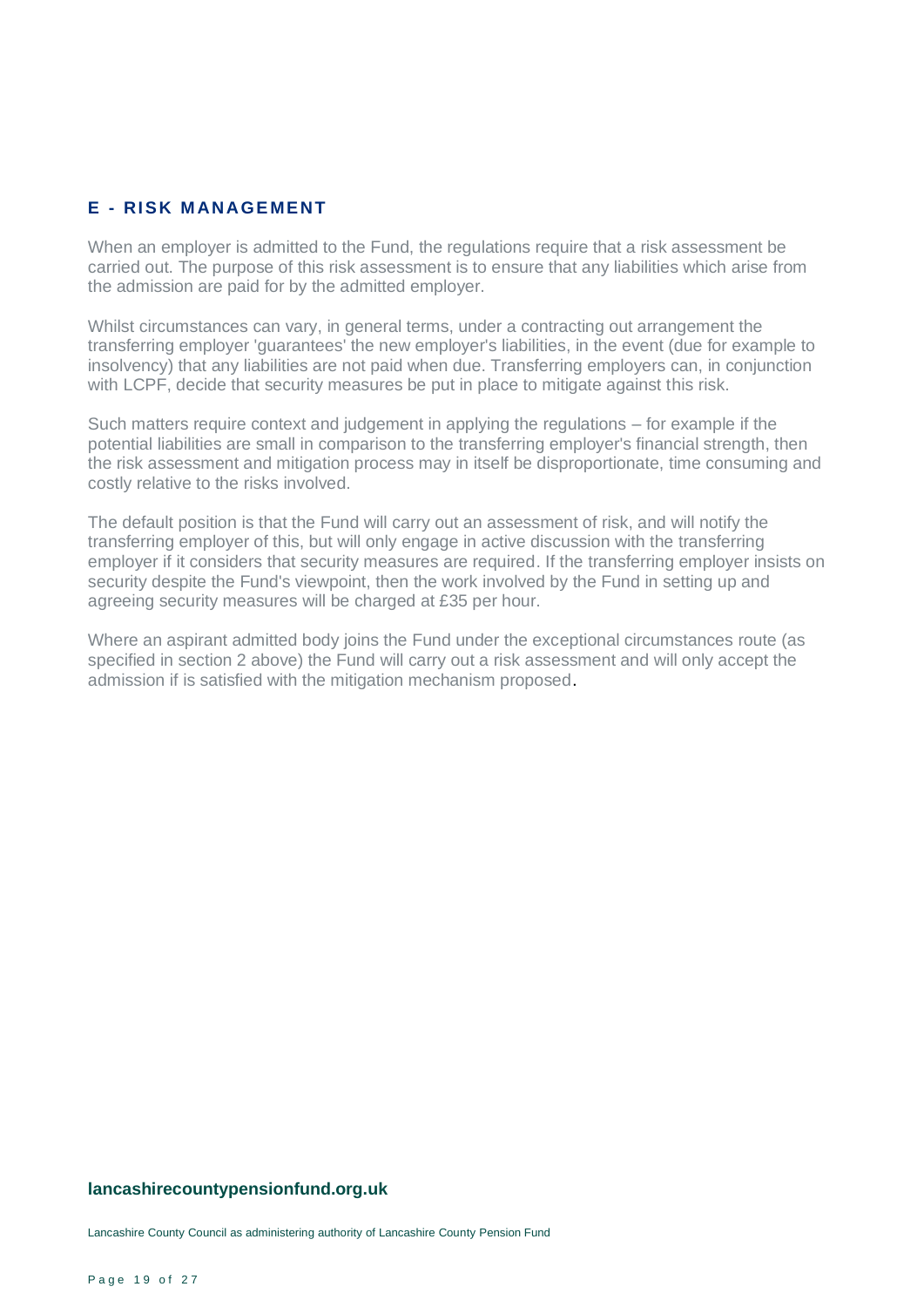# GLOSSARY

#### **Actuarial Valuation:**

An investigation by an actuary into the ability of the Fund to meet its liabilities. For the LGPS the Fund Actuary will assess the funding level of each participating employer and agree contribution rates with the Administering Authority to fund the cost of new benefits and make good any existing deficits as set out in the separate Funding Strategy Statement. The asset value is based on market values at the valuation date.

#### **Administering Authority:**

The council with a statutory responsibility for running the Fund and that is responsible for all aspects of its management and operation.

#### **Admission bodies:**

A specific type of employer under the Local Government Pension Scheme (the "LGPS") who do not automatically qualify for participation in the Fund but are allowed to join if they satisfy the relevant criteria set out in the Regulations.

#### **CPI:**

Acronym standing for "Consumer Prices Index". CPI is a measure of inflation with a basket of goods that is assessed on an annual basis. The reference goods and services differ from those of RPI. These goods are expected to provide lower, less volatile inflation increases. Pension increases in the LGPS are linked to the annual change in CPI.

#### **Corporate bond basis:**

An approach where the discount rate used to assess the liabilities is determined based on the yields of AA-rated corporate bond investments based on the appropriate duration of the liabilities being assessed. This may be adopted for employer accounting purposes, and also is usually adopted when an employer is exiting the Fund.

#### **Covenant:**

The assessed financial strength of the employer. A strong covenant indicates a greater ability (and willingness) to pay for pension obligations in the long run. A weaker covenant means that it appears that the employer may have difficulties meeting its pension obligations in full over the longer term or affordability constraints in the short term.

#### **Deficit:**

The extent to which the value of the Fund's past service liabilities exceeds the value of the Fund's assets. This relates to assets and liabilities built up to date, and ignores the future build-up of pension (which in effect is assumed to be met by future contributions).

#### **Deficit recovery period:**

#### **lancashirecountypensionfund.org.uk**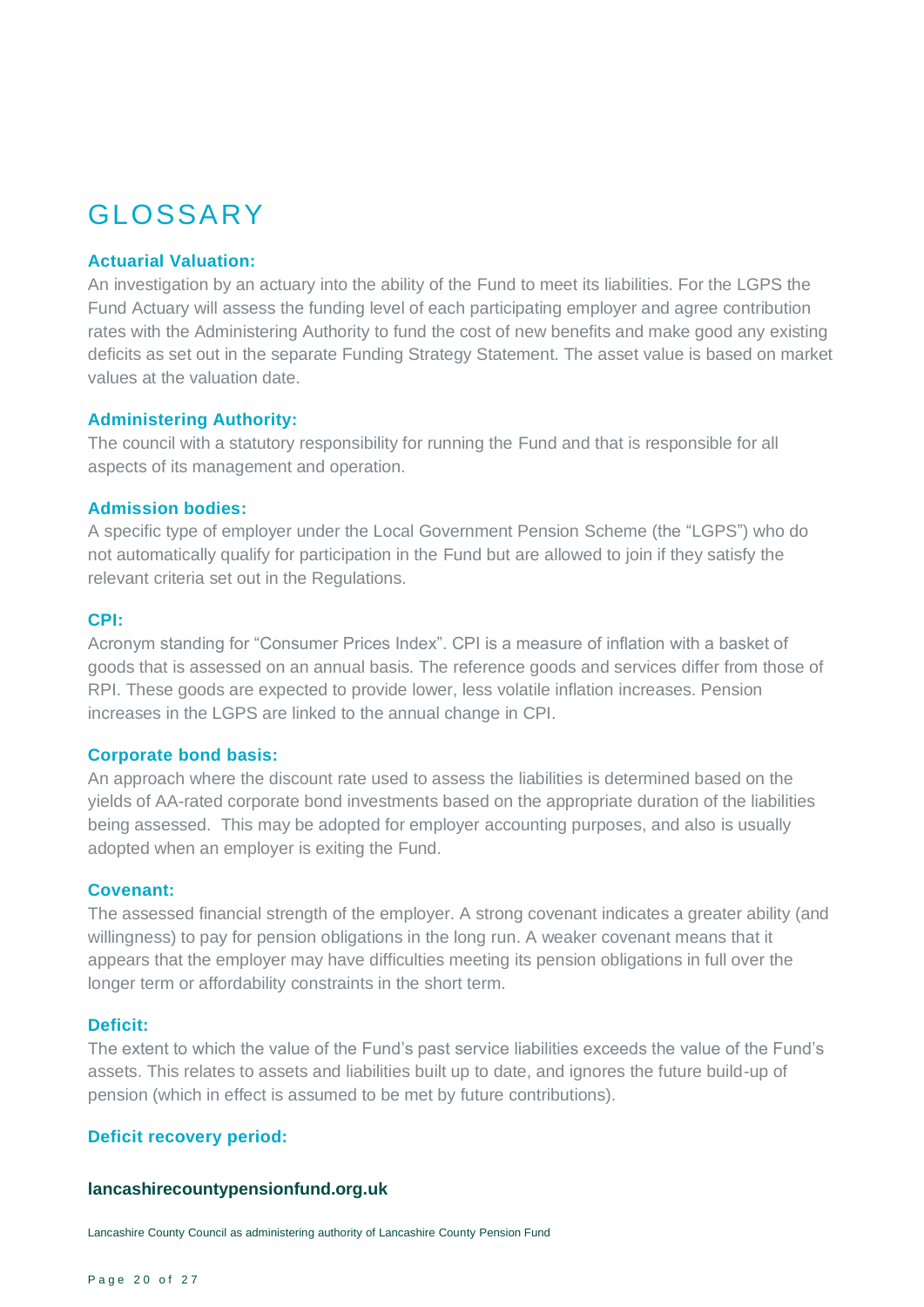The target length of time over which the current deficit is intended to be paid off. A shorter period will give rise to a higher annual contribution, and vice versa.

#### **Discount Rate:**

The rate of interest used to convert a cash amount e.g. future benefit payments occurring in the future to a present value.

#### **Employer's Future Service Contribution Rate:**

The contribution rate payable by an employer, expressed as a % of pensionable pay, as being sufficient to meet the cost of new benefits being accrued by active members in the future. The cost will be net of employee contributions and will include an allowance for the expected level of administrative expenses.

#### **Funding or solvency Level:**

The ratio of the value of the Fund's assets and the value of the Fund's liabilities expressed as a percentage.

#### **Funding Strategy Statement:**

This is a key governance document that outlines how the Administering Authority will manage employer's contributions and risks to the Fund.

#### **Guarantee/guarantor:**

A formal promise by a third party (the guarantor) that it will meet any pension obligations not met by a specified employer. The presence of a guarantor will mean, for instance, that the Fund can consider the employer's covenant to be as strong as its guarantor's.

#### **Letting/transferring employer:**

An employer that outsources part of its services/workforce to another employer, usually a contractor. The contractor will pay towards the LGPS benefits accrued by the transferring members, but ultimately the obligation to pay for these benefits will revert to the letting employer.

#### **Liabilities:**

The actuarially calculated present value of all benefit entitlements i.e. Fund cashflows of all members of the Fund, built up to date or in the future. The liabilities in relation to the benefit entitlements earned up to the valuation date are compared with the present market value of Fund assets to derive the deficit and funding/solvency level. Liabilities can be assessed on different set of actuarial assumptions depending on the purpose of the valuation.

#### **LGPS:**

The Local Government Pension Scheme, a public sector pension arrangement put in place via Government Regulations, for workers in local government. These Regulations also dictate eligibility

#### **lancashirecountypensionfund.org.uk**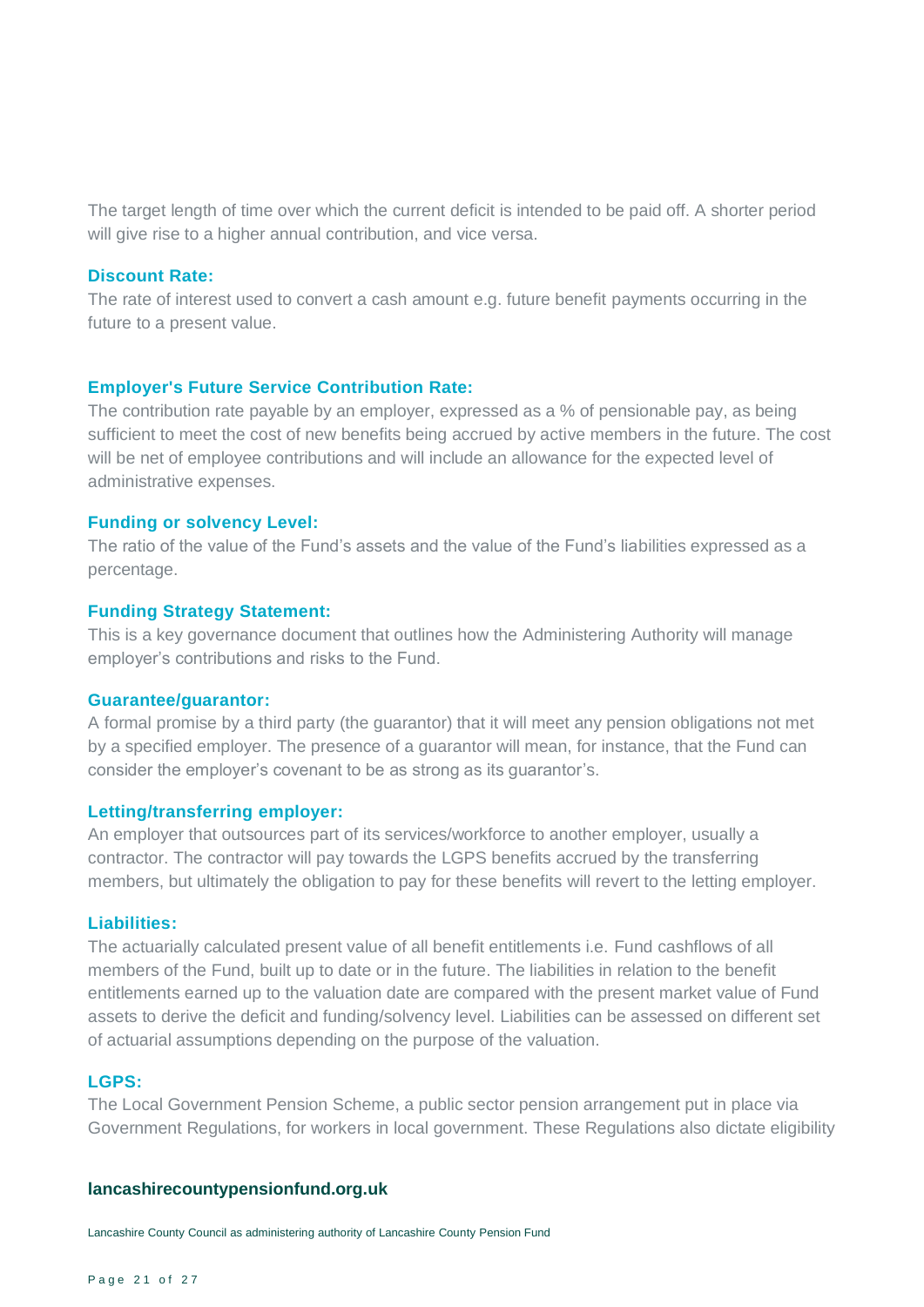(particularly for Scheduled Bodies), members' contribution rates, benefit calculations and certain governance requirements.

#### **Members:**

The individuals who have built up (and may still be building up) entitlement in the Fund. They are divided into actives (current employee members), deferreds (ex-employees who have not yet retired) and pensioners (ex-employees who have now retired, and dependants of deceased exemployees).

#### **Minimum risk basis:**

An approach where the discount rate used to assess the liabilities is determined based on the market yields of Government bond investments based on the appropriate duration of the liabilities being assessed. This may sometimes be adopted when an employer is exiting the Fund.

#### **Orphan liabilities:**

Liabilities in the Fund for which there is no sponsoring employer within the Fund. Ultimately orphan liabilities must be underwritten by all other employers in the Fund.

#### **Recovery Plan:**

A strategy by which an employer will make up a funding deficit over a specified period of time ("the recovery period"), as set out in the Funding Strategy Statement.

#### **Scheduled bodies:**

Employers that have the statutory right to participate in the LGPS. These organisations (set out in Part 1 of Schedule 2 of the 2013 Regulations) would not need to designate eligibility, unlike the Part 2 Fund Employers. Scheduled bodies include Councils, colleges, universities, police and fire authorities etc, other than employees who have entitlement to a different public sector pension scheme (e.g. teachers, police and fire officers, university lecturers).

#### **Scheme employers:**

Any organisation that participates in the LGPS, including admission bodies.

#### **Valuation funding basis:**

The financial and demographic assumptions used to determine the employer's contribution requirements. The relevant discount rate used for valuing the present value of liabilities is consistent with an expected rate of return of the Fund's investments. This includes an expected out-performance over gilts in the long-term from other asset classes, held by the Fund.

#### **lancashirecountypensionfund.org.uk**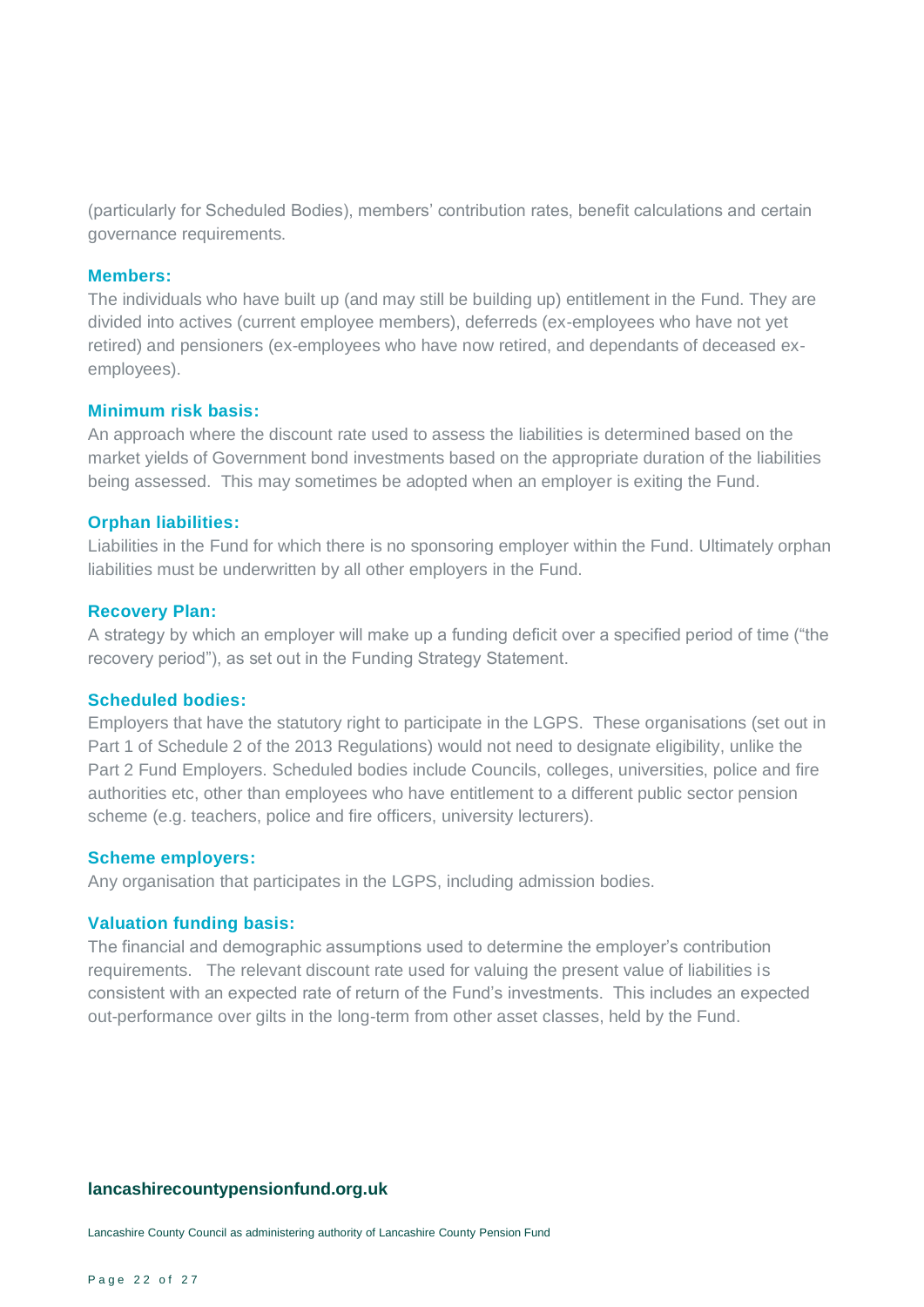# **Appendix 1**

# **Conditions of Participation**

# 1. **PAYMENTS**

- 1.1 The Admission Body shall pay to the Administering Authority for credit to the Fund such contributions and payments as are due under the Regulations in respect of those employees who are eligible to participate in the Fund.
- 1.2 The Admission Body shall pay to the Administering Authority for credit to the Fund the employee and employer pension contributions on a monthly basis in arrears. The payment must be paid to the Administering Authority within 19 calendar days of the end of each month in which the pension contributions have been deducted.
- 1.3 The Admission Body shall pay to the Administering Authority for credit to the Fund any additional or revised contributions due as result of additional pension being awarded or as a result of outstanding liabilities due should the admission agreement terminate. Payment will be due within 30 calendar days of receipt of a written request from the Administering Authority.
- 1.4 Any employees' Additional Voluntary Contributions ("AVC's") or Shared Cost Additional Voluntary Contributions ("SCAVC's") are to be paid direct to such AVC body and/or AVC insurance company selected by the Administering Authority and notified to the Admission Body. Contributions shall be paid within 19 calendar days of the end of each month in which the contributions have been deducted.
- 1.5 Where the Admission Body certifies that:
- 1.5.1 an eligible employee aged 55 or more, is retiring by reason of redundancy or in the interests of efficiency; or

# **lancashirecountypensionfund.org.uk**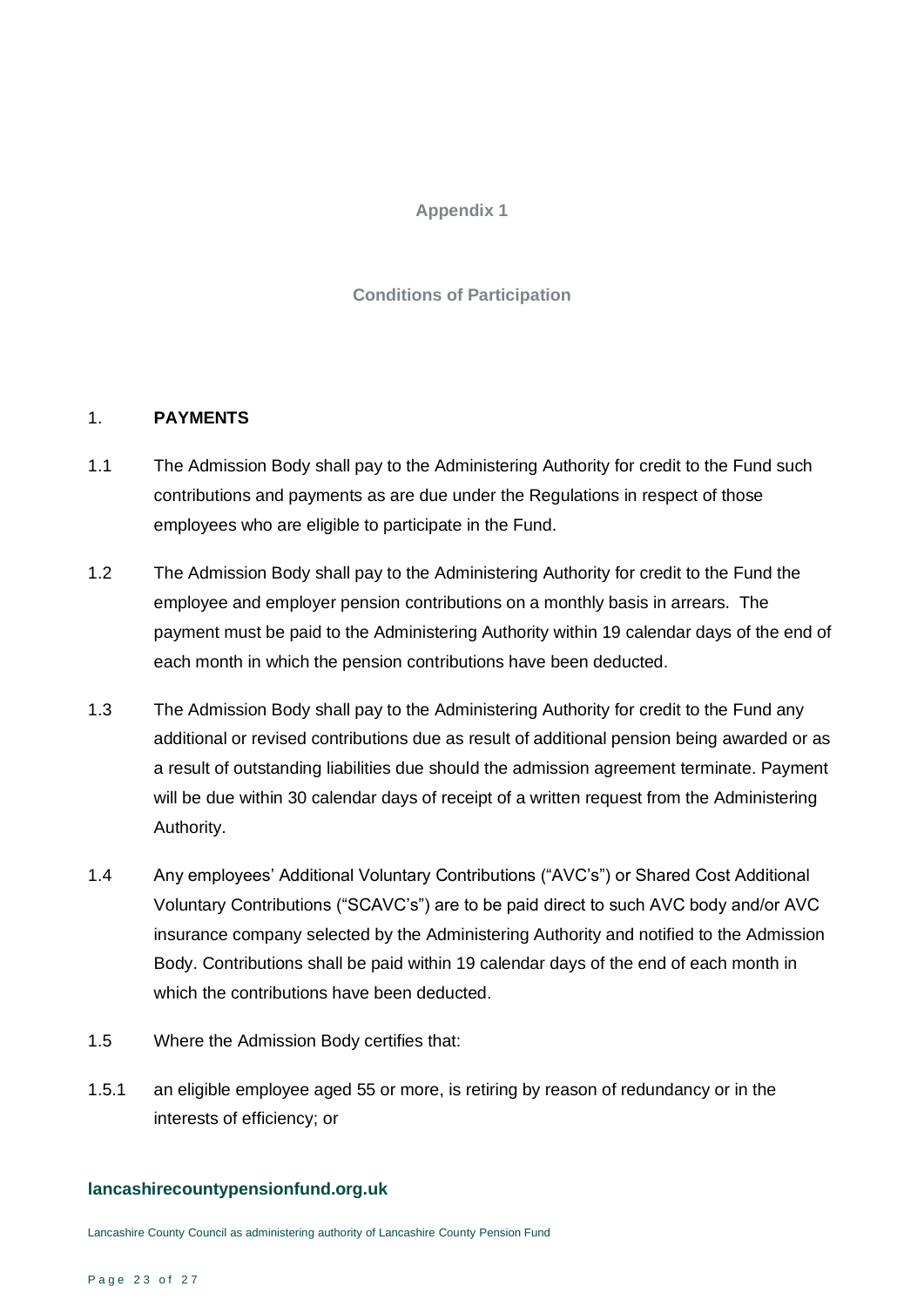- 1.5.2 an eligible employee is voluntarily retiring on or after age fifty-five (55) and the Admission Body exercises a discretion to waive actuarial reductions; or
- 1.5.3 an eligible employee who is a deferred member of the Scheme requests that their benefits are brought into payment early on or after age fifty-five (55) and the Admission Body exercises a discretion to waive actuarial reductions;

and immediate benefits are payable under the Regulations the Admission Body shall pay to the Administering Authority for credit to the Fund the sum notified to them in writing by the Administering Authority as representing the actuarial strain on the Fund resulting from the immediate payment of benefits as certified by an actuary appointed by the Administering Authority. Such sum to be paid (unless other terms are agreed between the Administering Authority and the Admission Body) within thirty (30) calendar days of receipt by the Admission Body of the written notification.

- 1.6 The Admission Body shall indemnify the Administering Authority against any financial penalty and associated costs and expenses incurred by the Administering Authority or by the Fund arising from any failure by the Admission Body to comply with the terms of the Admission Agreement entered into by it, the Regulations or any overriding legislation. Such payment is to be paid within 30 calendar days of receipt of a written request from the Administering Authority.
- 1.7 If any sum payable under this Agreement or the Regulations by the Admission Body to the Administering Authority or to the Fund has not been paid (in whole or in part) within the payment period specified (or otherwise in accordance with the Regulations) the Administering Authority may require the Admission Body to pay interest calculated in accordance with Regulations on the amount remaining unpaid.

# 2. **ADMISSION BODY'S UNDERTAKINGS**

The Admission Body undertakes:

2.1.1 to provide or procure to be provided such information as is reasonably required by the Administering Authority relating to the Admission Body's participation in the Fund including (but not limited to) details of the pay and final pay of each eligible employee;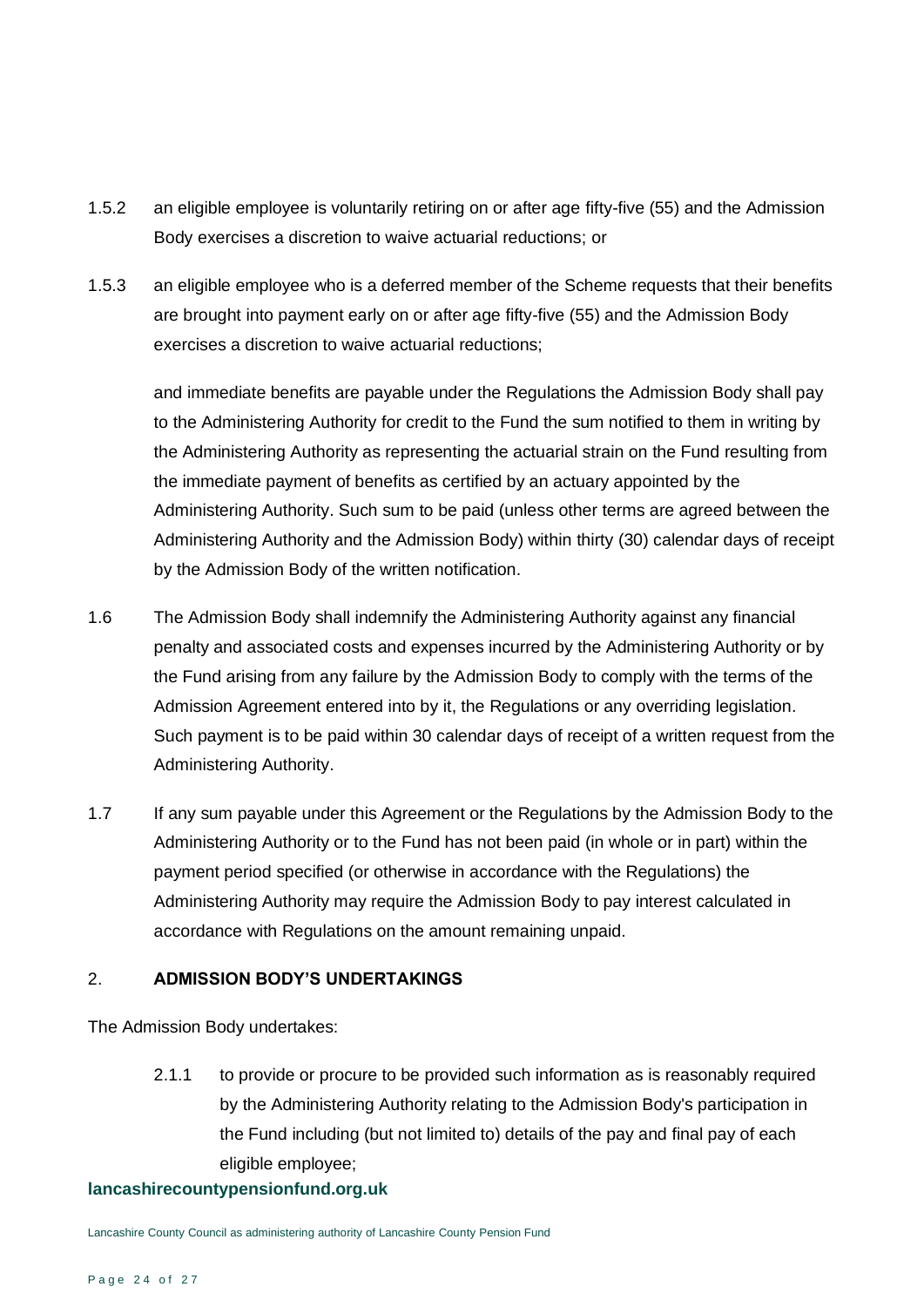- 2.1.2 to comply with the reasonable requests of the Administering Authority to enable it to comply with the requirements of the Occupational and Personal Pension Schemes (Disclosure of Information) Regulations 2013 (SI 2013/2734);
- 2.1.3 to adopt the practices and procedures relating to the operation of the Scheme as set out in the Regulations and in any employer's guide published by the Administering Authority and provided by the Administering Authority to the Admission Body;
- 2.1.4 to formulate and publish within 3 calendar months of commencement a statement concerning the Admission Body's policy on the exercise of its functions or discretions in accordance with the requirements of the Regulations and to keep such policy under review;
- 2.1.5 to notify the Administering Authority of each occasion on which it exercises a discretion under the Regulations and the manner in which it exercises that discretion;
- 2.1.6 to notify promptly the Administering Authority in writing of any material change in the terms and conditions of employment of any of the eligible employees which affects entitlement to benefits under the LGPS and of any termination of employment ;
- 2.1.7 to immediately notify the Administering Authority (and the Scheme employer where appropriate) in writing of any matter which may affect or is likely to affect its participation in the LGPS and of any actual or proposed change in its status which may give rise to a termination of the admission agreement or in the case of a transferee admission body which may give rise to a termination of the Contract between the admission body and the Scheme employer including but not limited to take-over reconstruction amalgamation liquidation receivership or a change in the nature of its business or constitution.
- 2.1.8 Where the admission agreement exists under the criteria set out in Schedule 2 Part 3 para 1 (d) (i) relating to organisations that have taken on work on behalf of a scheme employer by means of a contract then employees are only eligible for

#### **lancashirecountypensionfund.org.uk**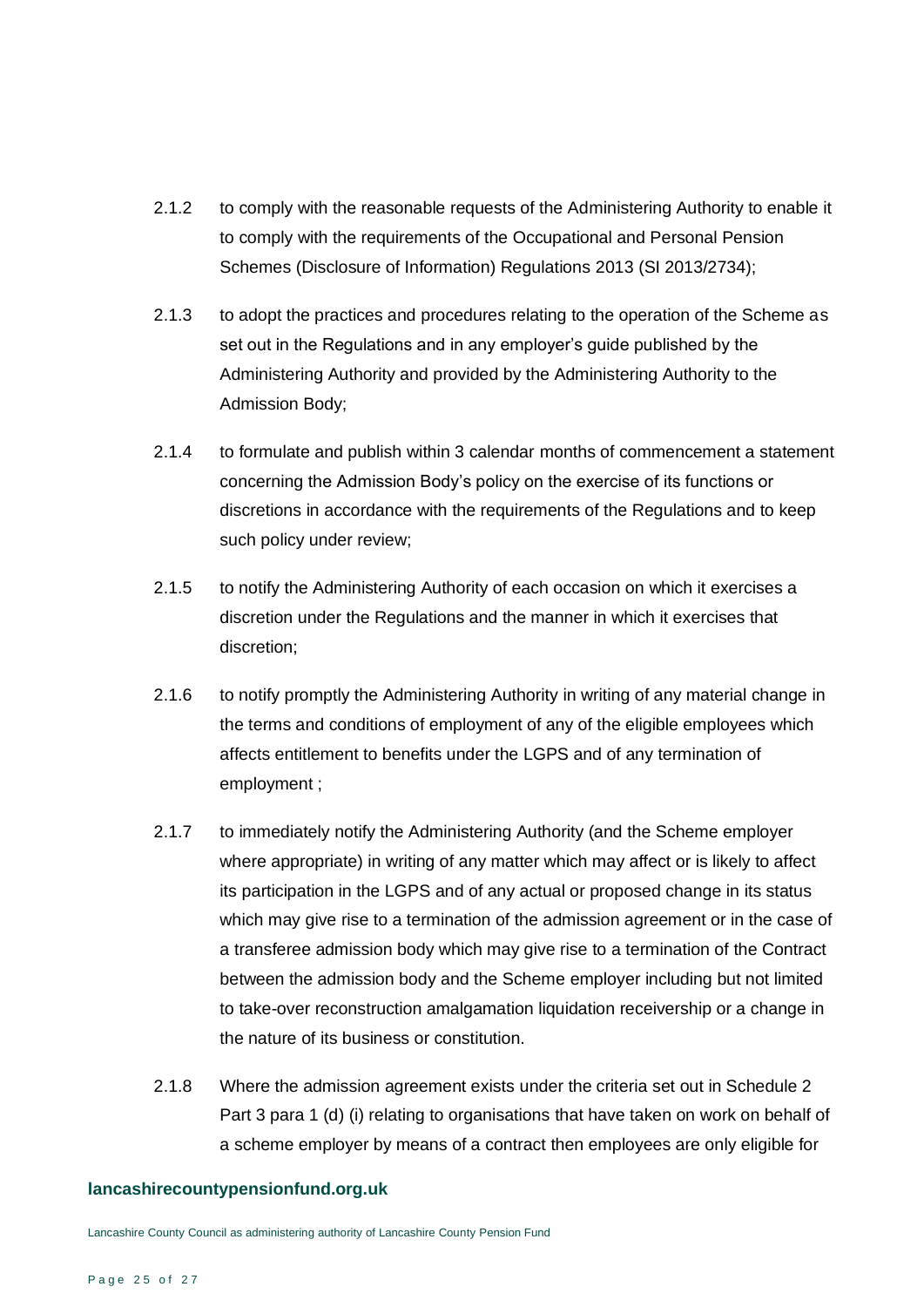continued participation of the LGPS where they are "employed in connection with" the contract. "Employed in connection with" shall mean that an Eligible Employee is employed by the Admission Body on the basis that in any six (6) month period an Eligible Employee spends not less than fifty per cent (50%) of his time whilst working on matters directly relevant to the Contract. For the avoidance of doubt, when assessing the time spent working on matters directly relevant to the Contract the Admission Body should take into account a range of factors including (but not limited to) the time spent on different parts of the business, the value given to each part of the business, the contract of employment and how the costs of that employee are dealt with.

# 3. **ACTUARIAL VALUATIONS**

- 3.1 The Administering Authority may periodically and shall at least on a triennial basis obtain from an actuary a certificate specifying in the case of the Admission Body the percentage or amount by which in the actuary's opinion the employer's contribution rate should be increased or reduced. This is with a view to ensuring that as far as is reasonably possible the value of assets of the Fund in respect of current and former eligible employees is neither materially more nor materially less than the anticipated liabilities of the Fund.
- 3.2 Upon termination of this Agreement the Administering Authority must obtain:
	- 3.2.1 an actuarial valuation of the liabilities of the Fund in respect of current and former eligible employees as at the date of termination; and
	- 3.2.2 a revision of any rates and adjustments certificate within the meaning of the Regulations showing the revised contributions due from the Admission Body.

the costs of obtaining the actuarial valuation and certificates (or revisions to them) as required by the Administering Authority in respect of current and former eligible employees (other than the triennial valuation) shall be paid by the Admission Body within 30 calendar days of receipt of written notification of such costs from the Administering Authority.

#### **lancashirecountypensionfund.org.uk**